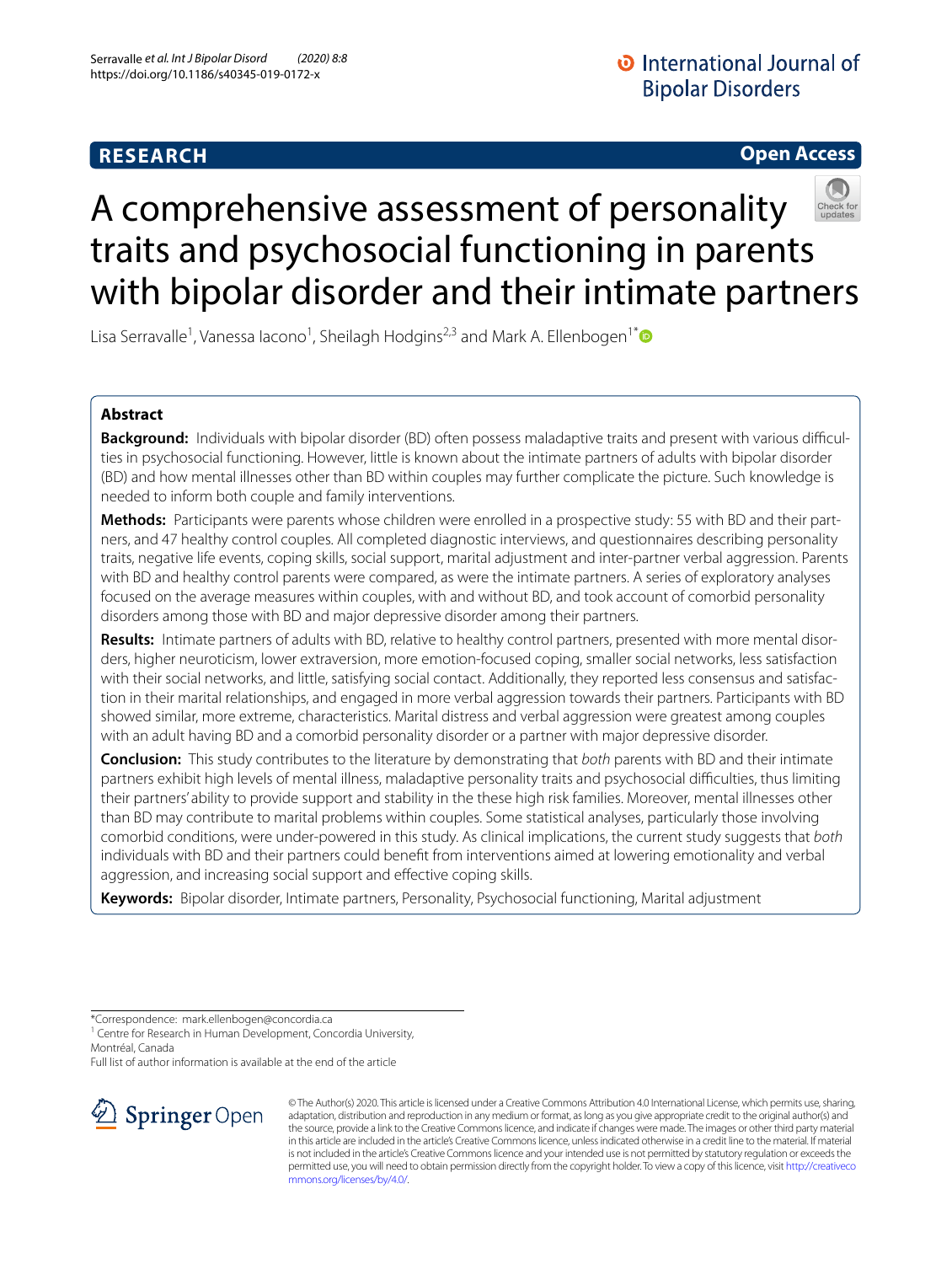## **Background**

Bipolar disorder (BD), a chronic and debilitating condition, is ranked among the top ten leading causes of disability worldwide (World Health Organization [2001\)](#page-12-0). In addition to the incapacitating efects of acute symptoms, persons with BD display maladaptive personality traits and impaired psychosocial functioning between episodes (Hodgins et al. [2002](#page-11-0)). Adults with BD also experience high levels of dependent negative life events (Bender et al. [2010](#page-11-1); Ellenbogen and Hodgins [2004\)](#page-11-2), and engage in inefective coping strategies to address stressful situations (Fletcher et al. [2013](#page-11-3); Moon et al. [2014\)](#page-12-1). Additionally, there is evidence to suggest individuals with BD have difficulty establishing and maintaining social support networks that could aid in bufering stress (Beyer et al. [2003;](#page-11-4) Eidelman et al. [2012\)](#page-11-5). Further complicating the picture, individuals with BD present with high rates of personality disorders (PDs; Brieger et al. [2003;](#page-11-6) Fan and Hassell [2008;](#page-11-7) George et al. [2003\)](#page-11-8). Among adults with BD, those with comorbid disorders, relative to those without, show greater impairment in interpersonal functioning (Carpenter et al. [1995](#page-11-9); Loftus and Jaeger [2006](#page-11-10)). Taken together, individuals with BD present with stable maladaptive traits and experience recurring stress which they are unable to efectively cope with and further compounded by low levels of social support. Targeting these factors with efective treatments could potentially improve the course of BD and ameliorate the child-rearing environment. To inform such interventions, more information is needed about these factors within the family context.

Many adults with BD form intimate relationships that they report to be unsatisfactory (Whisman [2007](#page-12-2)) and characterized by verbal aggression from their partner (Lam et al. [2005](#page-11-11)). Moreover, divorce rates are two to three times higher in adults with BD relative to the general population (Kogan et al. [2004;](#page-11-12) Suppes et al. [2001](#page-12-3)). One factor contributing to marital instability in these couples may be the presence of a major afective disorder in the partner, which is approximately three-to-four times greater in partners of adults with, than without, BD (Butterworth and Rodgers [2008](#page-11-13); Mathews and Reus [2001](#page-11-14); Nordsletten et al. [2016\)](#page-12-4). Little else is known about the characteristics of the intimate partners selected by adults with BD. There is some evidence to suggest that partners of individuals having BD may also display dysfunctional psychosocial patterns, such as adopting inefective cop-ing styles (Borowiecka-Karpiuk et al. [2014\)](#page-11-15). Therefore, the intimate partner's personality traits, dependent negative life events, coping skills and social support could potentially lessen or exacerbate maladaptive behaviours of their spouse, and be associated with marital adjustment and family functioning.

The intimate partners of adults with BD play key roles within the family context, particularly in rearing children. Relative to the children of families with parents having no mental disorders, the ofspring in families with a parent having BD are at increased risk of developing internalizing and externalizing problems in childhood, interpersonal difficulties, risky sexual behaviors, low occupational competence, and mental disorders (Bella et al. [2011](#page-11-16); Dufy et al. [2014;](#page-11-17) Nijjar et al. [2014;](#page-12-5) Ostiguy et al. [2009](#page-12-6)[,2012](#page-12-7); Shaw et al. [2005](#page-12-8)). In addition to genetic efects (Kieseppä et al. [2004;](#page-11-18) Song et al. [2015\)](#page-12-9), parents with BD and their partners may contribute to poor functioning and increased risk for mental disorders among their offspring by adopting suboptimal parenting practices and maladaptive behaviors, often associated with high neuroticism, that contribute to a chaotic home environment (Ellenbogen and Hodgins [2004](#page-11-2); Iacono et al. [2018](#page-11-19)). However, intimate partners of parents with BD might mitigate some of these negative efects in the home. For example, intimate partners could help individuals with BD identify signs of developing episodes, provide support for taking medication, and encourage participation in programs aimed at reducing maladaptive behaviors, and increasing efective coping skills and social support. Indeed psychosocial interventions, including those which include family members in the treatment of BD, have been shown to improve outcomes (Miklowitz [2006](#page-12-10); Rea et al. [2003](#page-12-11)). Therefore, intimate partners may also be key participants in family-based interventions aimed at promoting healthy development of the ofspring of parents with BD (OBD). To date, there are few empirical studies of intimate partners of individuals with BD. Thus, gaining knowledge of the psychosocial functioning and maladaptive traits of the intimate partners of parents with BD is needed.

The present study examined the mental health, personality traits, negative life events, coping skills, social support, marital adjustment and verbal aggression of adults with and without BD and their intimate partners. Participants were the parents and their spouses or intimate partners who participated in a prospective longitudinal study of families in the province of Quebec (Canada) having a parent with BD or parents with no mental disorder. The study included a comprehensive assessment of families (Ellenbogen and Hodgins [2004;](#page-11-2) Rende et al. [2005\)](#page-12-12), their relatives (via a structured family history interview) and their ofspring who were between 4 and 14 years of age, followed by a second assessment of the ofspring approximately 11 years later (Nijjar et al.  $2014$ ; Ostiguy et al.  $2012$ ). The present study utilizes data collected in parents during the initial assessment and is diferent from a previous publication that focused on the efects of parents' levels of neuroticism on measure of the family environment and their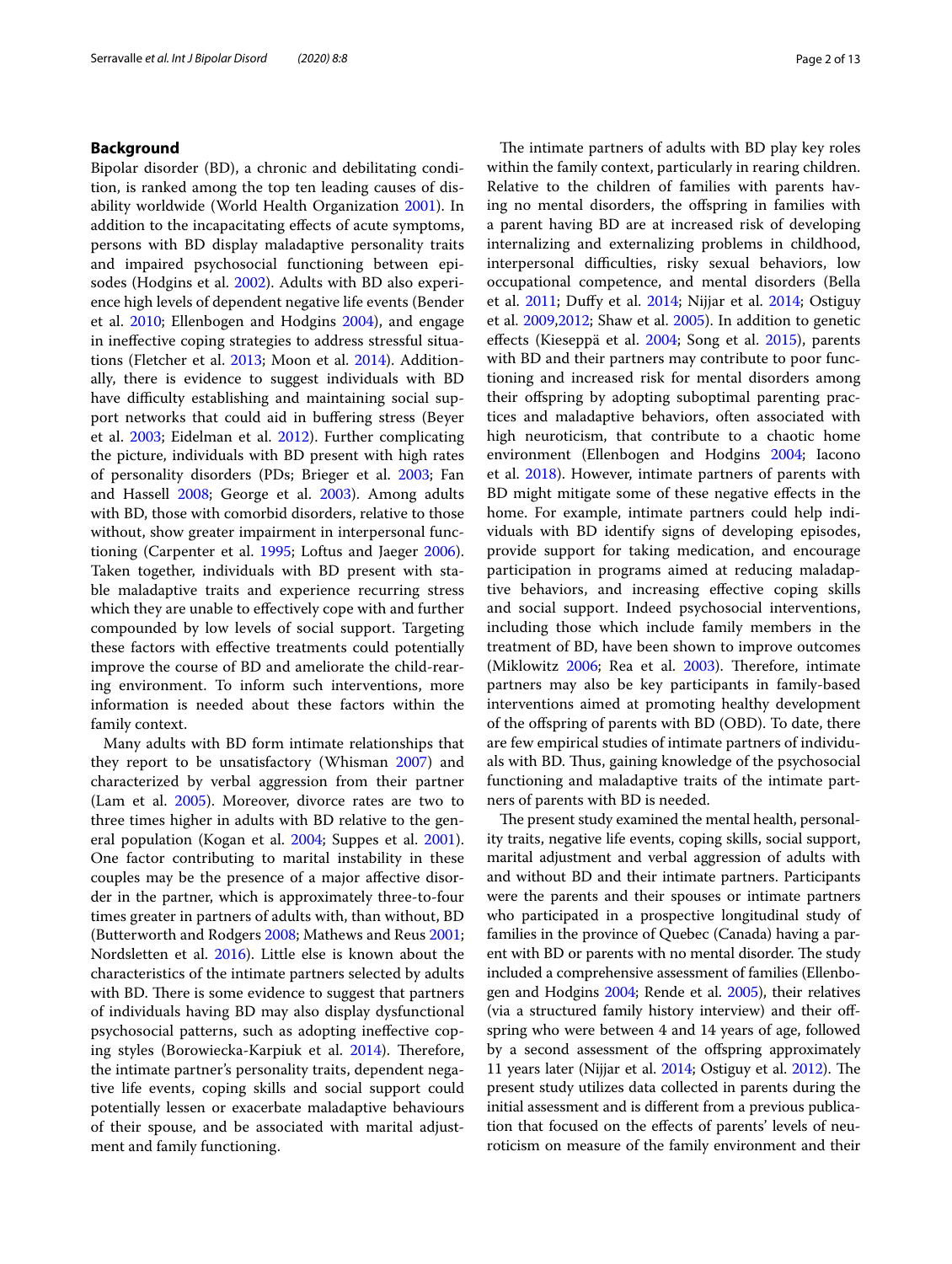ofspring (Ellenbogen and Hodgins [2004\)](#page-11-2). As the frst goal, to confrm and extend past fndings, parents with BD were compared to healthy control parents. To meaningfully characterize the intimate partners of adults with BD, they were compared to partners of healthy control adults. In a second set of analyses, we focused on couples, to assess family-wide risk, comparing those with one partner with BD and those with two healthy control partners. Since comorbid PDs are common among adults with BD (Brieger et al. [2003](#page-11-6); Fan and Hassell [2008;](#page-11-7) George et al. [2003\)](#page-11-8), we conducted exploratory analyses to determine if couples that included a partner with BD and a PD difered from those without the comorbid disorder. Finally, given the elevated rate of major depressive disorder (MDD) among partners of adults with BD (Butterworth and Rodgers [2008;](#page-11-13) Mathews and Reus [2001;](#page-11-14) Nordsletten et al. [2016](#page-12-4)), we compared couples in which one partner presented BD with and without a partner with MDD to healthy couples.

## **Methods**

# **Participants**

Fifty-eight parents with BD and their 62 intimate partners from were recruited from psychiatric outpatient clinics and support groups in the province of Québec (Canada). Using community advertisements, healthy control parents (52 index parents and 48 spouses/intimate partners), who were free of any *current* Axis-I disorder or a history of afective disorder, were recruited from the same geographic regions as parents with BD. Six parents from families having a parent with BD and 10 parents from the control group were excluded from the study or dropped out prior to completing the baseline assessment. Thus, the fnal study sample included 102 index parents (55 BD and 47 control) and 102 intimate partners (59 BD and 43 control) from 204 parents participating in a prospective study comparing the development of children of parents with BD and children of healthy control parents (Ellenbo-gen and Hodgins [2004;](#page-11-2) Ostiguy et al. [2012](#page-12-6)). The majority of intimate partners were biological parents of the OBD with the exception of eight stepparents (4 males) in the families with a parent having BD. Eleven families consisted of single-parent families (7 BD, 2 males). Among the control families, one parent was randomly designated as an index parent. At the time of the assessments, index parents with BD, their intimate partners, index control parents, and their intimate partners had a mean age of 39.25 (*SD*=5.35), 39.41 (*SD*=5.06), 38.15 (*SD*=5.24) and 38.28 (*SD*=4.18) years respectively. Parent education level (number of years), used as a proxy of socioeconomic status, was 13.87 (*SD*=2.96), 13.86 (*SD*=3.39), 15.98 (*SD*=2.88) and 15.35 (*SD*=2.65) for index parents with BD, their intimate partners, index control parents, and their intimate partners respectively.

Diagnoses were confrmed using a semi-structured diagnostic assessment (see below) and psychiatric records. Some healthy control parents did meet criteria for *past* mental illness and personality disorders: 6 (13%) drug abuse/dependence, 2 (4%) anxiety disorders, 1 (2%) avoidant PD, 1 (2%) obsessive–compulsive PD and 1 (2%) PD NOS. For inclusion, all parents were required to have at least one biological child between 4 to 14 years of age, be fuent in English or French, and have been raised and educated in Canada. Parents who presented with a chronic medical condition, physical handicap, or belowaverage intelligence quotient (IQ<70) were excluded. Parents were mostly Caucasian, middle-class, and French Canadian.

#### **Measures**

#### **Diagnostic interviews**

## *The structured clinical interview for DSM‑III‑R (SCID‑I; Spitzer et al. [1992\)](#page-12-13)*

The SCID-I, a valid and reliable diagnostic instrument, was used to assess parents' mental health (e.g., Zanarini and Frankenburg [2001](#page-12-14)). Independent inter-rater agreements were obtained on 15% of the interviews. Agreement between clinicians was excellent as indicated by the kappa coefficients for diagnoses of bipolar disorder, 1.0, and other mood disorders 1.0, (lifetime and current).

# *The structured clinical interview for DSM‑IV axis II personality disorders (SCID‑II; Gibbon et al. [1997\)](#page-11-20)*

The SCID-II was also administered to parents to assess the presence of personality disorders.

#### **Questionnaires**

# *NEO personality inventory‑revised (NEO PI‑R; Costa and McCrae [1992](#page-11-21))*

The NEO PI-R is a self-report personality inventory. It includes 240 items measuring levels of trait neuroticism, extraversion, agreeableness, openness to experience, and conscientiousness using a Likert scale ranging from 1 (*strongly disagree*) to 5 (*strongly agree*). Studies have demonstrated high internal consistency (Chronbach's  $\alpha = .89$ to .95), convergent and discriminant validity, as well as temporal stability of the NEO PI-R (Costa et al. [2000](#page-11-22); Costa and McCrae [1992](#page-11-21)). Similar psychometric proprieties have been reported for its French translation (Rolland et al. [1998](#page-12-15)).

# *Dyadic Adjustment Scale (DAS; Spanier [1976\)](#page-12-16)*

The DAS is a 32-item, self-report questionnaire which evaluates overall relationship quality over the previous year within couples. The four subscales include consensus (agreement on matters important to the relationship), afectional expression (expression of afection and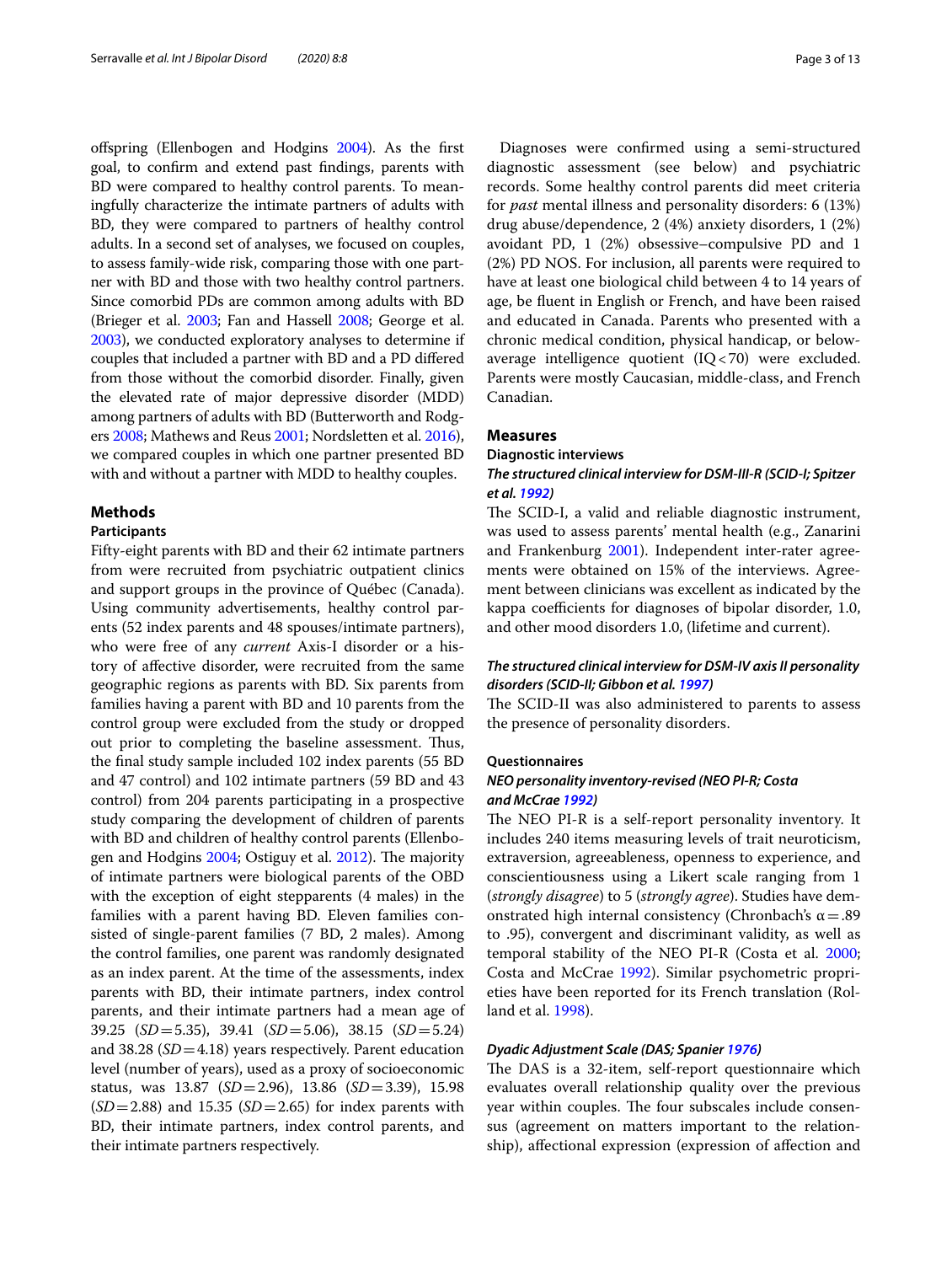sexual desire), satisfaction (satisfaction with the relationship and commitment to its continuance), and cohesion (common interests and activities). Participants respond to each item using a Likert scale, with higher values indicating greater relationship quality. The DAS has adequate internal consistency (Chronbach's  $α = .70$  to .95). The DAS has been validated for its use in both English and French (Bouchard et al. [1991;](#page-11-23) Spanier and Thompson [1982](#page-12-17)). The DAS was only administered to parents with a current intimate partner.

# *Revised confict tactics scales (CTS2; Straus et al. [1996\)](#page-12-18)*

The CTS2 measures self-reported levels of verbal and physical aggression within couples. Parents were asked to identify how often each of the 78 items occurred during the previous year*.* Adequate internal consistency, construct validity, and test–retest reliability have been demonstrated for the CTS2 (Straus and Mickey [2012;](#page-12-19) Vega and O'Leary [2007\)](#page-12-20). Given the low base rate of physical violence, only levels of verbal aggression were utilized. The CTS2 was administered only to parents with a current intimate partner.

# *Arizona social support interview schedule (ASSIS; Barrera [1980;](#page-11-24) Barrera et al. [1981\)](#page-11-25)*

The ASSIS is a semi-structured interview containing 30 questions pertaining to the structural components of a participant's social network (size and frequency of contact) and the adequacy of social support (satisfaction). Internal consistency (Chronbach's  $\alpha$  = 0.74 – 0.78) for the ASSIS are adequate (Barrera [1980;](#page-11-24) Barrera et al. [1981](#page-11-25)).

# *Psychiatric epidemiological research interview—Life Events Scale (PERI Life Events Scale; Dohrenwend et al. [1978\)](#page-11-26)*

The PERI Life Events Scale measures participants' selfreported experiences of positive and negative life events which are coded as being dependent (e.g. divorce) or independent (e.g. a death in the family) of the participant's own behaviour. Only negative dependent and independent life events were utilized due to their associations with mental illness (Kendler et al. [2010;](#page-11-27) Risch et al. [2009](#page-12-21)).

# *Coping inventory for stressful situation—adult (CISS; Endler and Parker [1994](#page-11-28))*

Parents rated the extent to which they engaged in 48 diferent coping activities following stressful situations using a fve-point scale ranging from 1 (*Not at all*) to 5 (*Very Much*). Standardized *T* scores for three primary styles of coping (task-oriented, emotion-focused, and avoidance-oriented) were obtained. High internal consistency (Chronbach's  $\alpha = .78 - .88$ ) and temporal stability have been reported for the CISS (Brands et al. [2014](#page-11-29)).

## **Procedure**

Data for the current study was collected from October 1994 to May 1997. Following a telephone screening, parents with BD were administered the SCID and SCID-II interviews in the laboratory or at their homes, as well as the NEO PI-R, CISS, ASSIS, DAS, and CTS2. Parents with BD were euthymic during testing. The intimate partners of parents with BD also completed the same interviews and questionnaires independently. The same procedure was undergone for healthy controls. Subsamples of parents and their intimate partners were contacted at a later date to complete the PERI-Life Event Scale. Informed written consent was obtained from all parents and procedures were approved by the Ethics Committee of the Université de Montréal (Montréal, Canada).

## **Data analysis**

Data were screened and corrected for outliers (the values of outliers was reduced or increased to three standard deviations from the mean) and distributional anomalies that violated statistical assumptions. A series of Multivariate Analysis of Covariance (MANCOVA) tests were conducted to examine diferences in personality traits, negative life events, coping skills, social support, marital adjustment and verbal aggression between BD and healthy control index parents, and the partners of parents with BD and healthy control partners. MANCOVAs were also conducted to explore diferences between couples with a parent having BD and a comorbid PD, couples having a parent with BD and no comorbid PD and healthy control couples. Similar analyses were conducted to examine the efects of having an intimate partner with a history of MDD in couples with a parent having BD. Due to the issue of non-independence and to obtain a global estimate of couple functioning, the latter analyses used mean scores across all available parents when there was more than one parent in a family. For the measure of verbal aggression at the couple level, we averaged the mean levels of verbal aggression towards and from partners (i.e., inter-partner verbal aggression). Education, a proxy for socio-economic status, was used as a covariate for all analyses. For all analyses, we focus on contrast analyses comparing groups across dependent variables of interest rather than multivariate omnibus tests, as the latter was not of interest in the present study (Kline [2008](#page-11-30)). From the effect size (Cohen's  $d=0.51$ ) observed in a previous study of this population (Iacono et al. [2018\)](#page-11-19), we estimated that the effect size was in the medium range ( $f^2 = .15$ ,  $R^2$ ) increment of .06 to .07). Therefore, a sample size of 92 was estimated to be sufficient to detect group differences in the aforementioned MANOVA analyses with power 0.80 and an alpha level of 0.05.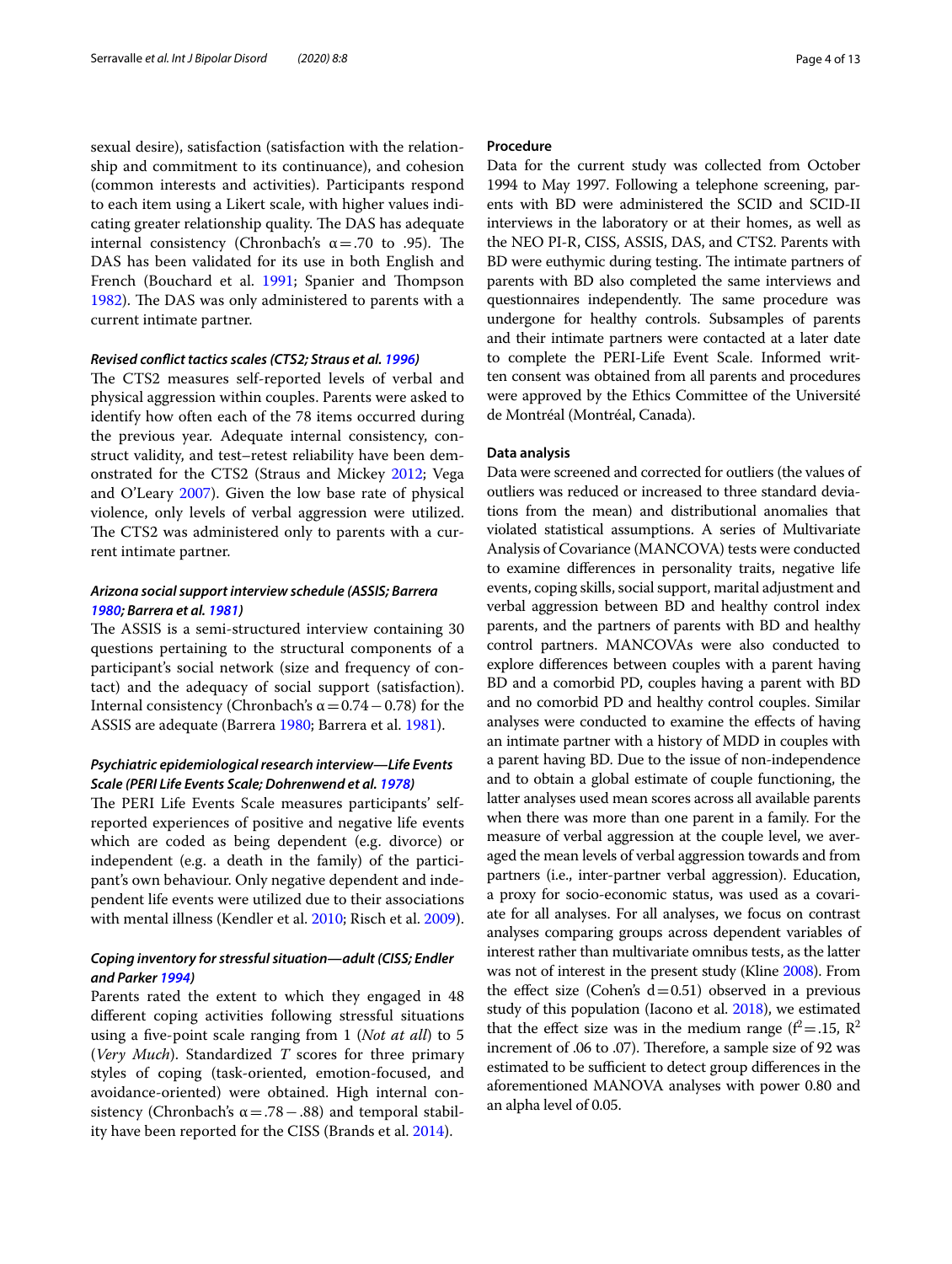# **Results**

**Personality traits, negative life events, coping skills, social support, marital adjustment and inter‑partner verbal aggression**

*Index parents with BD and healthy control partners*

Of the index parents with BD, 15 (27%) also presented with PDs. As presented in Table [1](#page-4-0), index parents with BD difered from index healthy controls on the majority of measures. Parents with BD, relative to index healthy controls, obtained higher scores for neuroticism, as well as lower scores for agreeableness and for conscientiousness. The effect size for neuroticism was particularly large, as group membership accounted for 25% of the residual variance. Relative to healthy index controls, parents with BD

<span id="page-4-0"></span>**Table 1 Comparisons of personality traits, psychosocial functioning, and marital adjustment of index parents with bipolar disorder (BD) and index healthy control parents and of intimate partners of parents with BD and intimate partners of healthy control parents**

|                                         | Index parents |                        |            |          | Intimate partners          |                     |            |          |
|-----------------------------------------|---------------|------------------------|------------|----------|----------------------------|---------------------|------------|----------|
|                                         | <b>BD</b>     | <b>Healthy control</b> | F          | $\eta^2$ | Of adults with BD<br>M(SD) | Of healthy controls | F          | $\eta^2$ |
|                                         | M(SD)         | M(SD)                  |            |          |                            | M(SD)               |            |          |
| Personality (NEO-PI-R) <sup>a</sup>     | $n = 55$      | $n = 47$               |            |          | $n = 59$                   | $n = 43$            |            |          |
| Neuroticism                             | 60.40 (12.70) | 45.11 (8.80)           | 33.41**    | .25      | 50.49 (10.20)              | 44.58 (8.70)        | $7.41***$  | .07      |
| Extraversion                            | 48.47 (9.11)  | 51.45 (7.35)           | 1.62       | .02      | 47.10 (7.87)               | 52.67 (7.22)        | $11.08***$ | .10      |
| Openness                                | 50.95 (10.50) | 52.85 (8.65)           | .01        | .00      | 48.20 (8.35)               | 50.98 (7.04)        | .99        | .01      |
| Agreeableness                           | 49.56 (9.74)  | 54.04 (6.74)           | $4.08*$    | .04      | 51.19 (8.41)               | 49.67 (8.77)        | 1.14       | .01      |
| Conscientiousness                       | 44.44 (11.10) | 50.43 (6.07)           | $6.25*$    | .06      | 50.18 (9.84)               | 51.42 (7.74)        | .19        | .00      |
| Negative life events (LES) <sup>b</sup> | $n = 48$      | $n = 32$               |            |          | $n = 28$                   | $n = 33$            |            |          |
| Dependent                               | 2.83(1.98)    | 1.09(1.28)             | $13.41***$ | .15      | 1.93(1.33)                 | 1.58(1.56)          | .90        | .02      |
| Independent                             | .44(.62)      | .31(.59)               | .89        | .01      | .32(.55)                   | .39(.55)            | .25        | .00      |
| Coping skills (CISS) <sup>c</sup>       | $n = 55$      | $n = 47$               |            |          | $n = 58$                   | $n = 43$            |            |          |
| Task-oriented                           | 44.80 (10.80) | 51.60 (9.75)           | $5.82*$    | .06      | 49.40 (8.85)               | 51.88 (8.11)        | .98        | .01      |
| <b>Emotion-focused</b>                  | 55.27 (10.40) | 46.70 (8.68)           | $11.39***$ | .10      | 49.90 (8.79)               | 45.63 (7.51)        | $5.69*$    | .06      |
| Avoidance-oriented                      | 53.04 (11.90) | 44.62 (9.24)           | $15.10***$ | .13      | 48.34 (9.63)               | 46.37 (10.6)        | 1.07       | .01      |
| Social support (ASSI) <sup>d</sup>      | $n = 55$      | $n = 47$               |            |          | $n = 59$                   | $n = 43$            |            |          |
| Size of social network                  | 10.04(6.66)   | 17.85 (13.80)          | $7.65***$  | .07      | 10.25 (7.74)               | 16.60 (12.40)       | $8.66***$  | .08      |
| Satisfaction with social network        | 25.53 (3.56)  | 28.30 (2.01)           | 17.78**    | .15      | 25.98 (3.46)               | 28.23 (2.45)        | $11.80**$  | .11      |
| Amount of social contact                | 6.27(6.98)    | 12.47 (11.8)           | $7.08**$   | .07      | 7.61 (7.91)                | 12.65 (11.8)        | $5.47*$    | .05      |
| Satisfaction with social contact        | 4.25 (.95)    | 4.74(61)               | $6.40*$    | .06      | 4.14(.97)                  | 4.63(.691)          | $7.09***$  | .07      |
| Marital adjustment (DAS) <sup>e</sup>   | $n = 38$      | $n = 45$               |            |          | $n = 43$                   | $n = 40$            |            |          |
| Consensus                               | 50.87 (7.80)  | 53.62 (5.66)           | 2.46       | .03      | 49.77 (8.12)               | 52.88 (6.54)        | $4.89*$    | .06      |
| Affectional expression                  | 8.24 (2.50)   | 9.31(1.81)             | $7.05***$  | .08      | 8.00(2.66)                 | 9.10(2.41)          | 3.47       | .04      |
| Satisfaction                            | 35.71 (7.70)  | 39.56 (4.46)           | $5.54*$    | .07      | 32.63 (8.90)               | 39.53 (4.83)        | $17.49**$  | .18      |
| Cohesion                                | 13.79 (5.48)  | 16.18(3.51)            | $4.94*$    | .06      | 13.81 (5.49)               | 15.68 (4.04)        | 3.60       | .04      |
| Verbal aggression (CTS) <sup>f</sup>    | $n = 38$      | $n = 45$               |            |          | $n = 44$                   | $n = 41$            |            |          |
| From partner                            | 18.39 (21.60) | 8.62 (11.60)           | $3.97*$    | .05      | 14.98 (21.00)              | 10.61 (10.8)        | .41        | .01      |
| Towards partner                         | 16.71 (21.90) | 8.73 (9.78)            | 3.76       | .05      | 23.73 (26.80)              | 8.95 (9.31)         | $8.11***$  | .09      |

T-scores were used for the Personality and Coping Skills subcategories, \*p<.05, \*\*p<.01

BD: bipolar disorder

<sup>a</sup> From the NEO Personality Inventory-Revised

**b** From the Life Events Scale

 $c$  From the Coping Inventory of Stressful Situations

<sup>d</sup> From the Arizona Social Support Interview

<sup>e</sup> From the Dyadic Adjustment Scale

<sup>f</sup> From the Confict Tactic Scale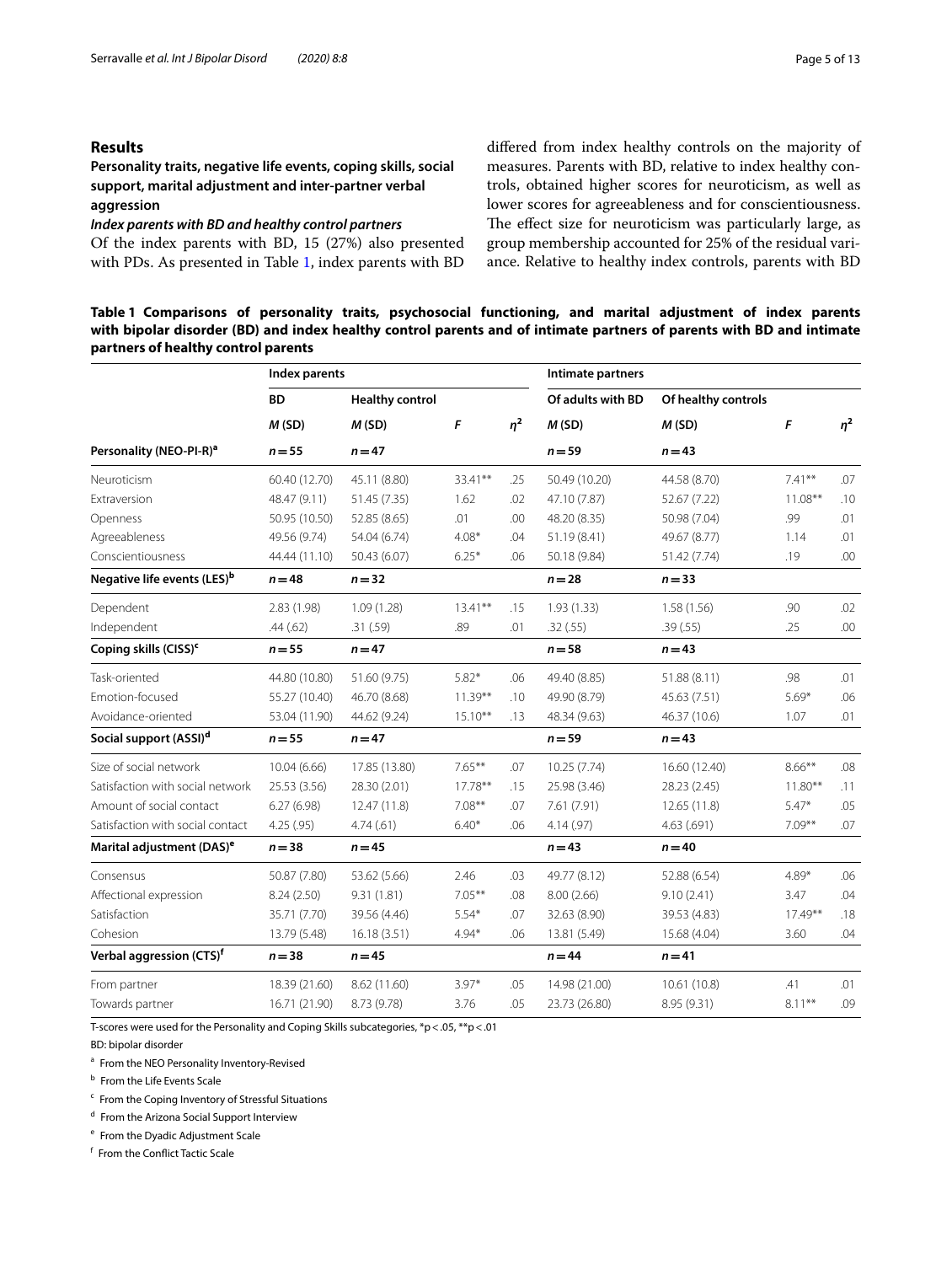reported more dependent negative life events ( $\eta^2$  = .15). Parents with BD also reported less efective coping strategies compared to index healthy controls. In particular, 10 and 13% of the residual variance in emotion-focused and avoidance-oriented coping, respectively, was explained by group membership. Index parents with BD reported low social support, including smaller networks, less satisfaction, and fewer contacts, relative to index healthy controls. Group diferences were largest (15% of the residual variance) for satisfaction with social network. Index parents with BD displayed less afection to their partner, were less satisfed with their relationship and perceived it as less cohesive, than index healthy control parents. Group membership explained between 6–8% of the residual variance in each of these areas of marital adjustment. Finally, parents with BD reported elevated levels of verbal aggression from their partner relative to healthy controls. `

# *Partners of index parents with BD and healthy control partners*

The intimate partners of parents with BD and healthy control partners also difered. Among the intimate partners of parents with BD, 18 (31%) presented past or current major depression, 9 (15%) past or current alcohol abuse/dependence, 6 (10%) past or current drug abuse/ dependence, 6 (10%) past or current anxiety disorders, 5 (8%) past or present eating disorders, 1 (2%) borderline PD, 1 (2%) avoidant PD, 1 (2%) narcissistic PD, 1 (2%) schizotypal PD, and 2 (3%) passive aggressive PD. As presented in Table [1](#page-4-0), partners of index parents with BD, relative to healthy control partners, obtained higher scores for neuroticism and lower scores for extraversion, accounting for 10 and 7% of the residual variance respectively. Partners of parents with BD engaged in more emotion-focused coping relative to partners of healthy control index parents, with group membership explaining 5% of the residual variance.

Intimate partners of parents with BD also reported smaller social networks, less satisfaction with their social networks, and less satisfying social contact than the partners of healthy control parents. Similar to parents with BD, group diferences were largest (11% of the residual variance) for satisfaction with social network. Additionally, they reported less consensus (6% of the residual variance) and satisfaction (18% of the residual variance) in their marital relationships, and engaged in more verbal aggression towards their partners (9% of the residual variance). Low couple satisfaction reported by the intimate partners of parents with BD, given the large efect size, was particularly robust.

In sum, index parents with BD difered from healthy control index parents as to high levels of maladaptive personality traits, dependent negative life events, inefective coping skills, low levels of social support, unsatisfying marriages, and verbal abuse from their spouse. Their intimate partners difered from the healthy control partners to a lesser extent, but signifcantly as to the same personality traits, the use of emotion-focused coping skills, low levels of social support, as well as unsatisfactory marital relationships and verbally abusing their spouse.

# *Exploratory analyses comparing personality traits, negative life events, coping skills, social support, and marital adjustment and inter‑partner abuse of couples with and without a partner with BD*

The next series of analyses compared mean scores of couples with and without a partner with BD. As presented in Table [2,](#page-6-0) couples with one partner with BD, as compared to healthy control couples, obtained higher scores for neuroticism, lower scores for extraversion and conscientiousness. The couples with a partner with BD reported more dependent negative life events and more inefective coping skills, less social support, poorer marital adjustment and more verbal aggression than healthy control couples .

## *Couples in which one partner presents BD and a PD*

As presented in Table [3](#page-7-0), couples that included a partner with BD and a PD as compared to those with BD and no PD, obtained lower scores for avoidant coping (22% of the variance), and reported less consensus (12% of the variance) and satisfaction (20% of the variance) with their marital relationship. Notably, the proportion of residual variance explained by group membership was 1.3 to 2 times greater than in the analyses which compared *all* couples with a parent having BD vs. controls (see Table [2](#page-6-0)). Increased inter-partner violence was found in couples with a parent having BD and a PD relative to healthy control couples; this diference was not found between couples with a BD parent and no PD and control couples. Approximately 5% of the residual variance in inter-partner violence was explained by group membership. On most measures, however, both types of couples with a partner with BD difered from healthy couples.

## *Couples in which one partner presents BD and one MDD*

As presented in Table [4,](#page-8-0) among the couples with one partner with BD, those that included a partner with MDD difered on only two measures from the couples without MDD: lower scores for agreeableness (6% of the variance) and less afection in the marital relationship (16% of the variance). These two findings are noteworthy. In the previous analyses comparing all couples with BD vs. controls (Table [2\)](#page-6-0), group membership accounted for none or only 7% of the residual variance in agreeableness and marital afection, respectively. Generally, relative to healthy control couples, the couples with one partner with BD, with and without a partner with MDD, were similar.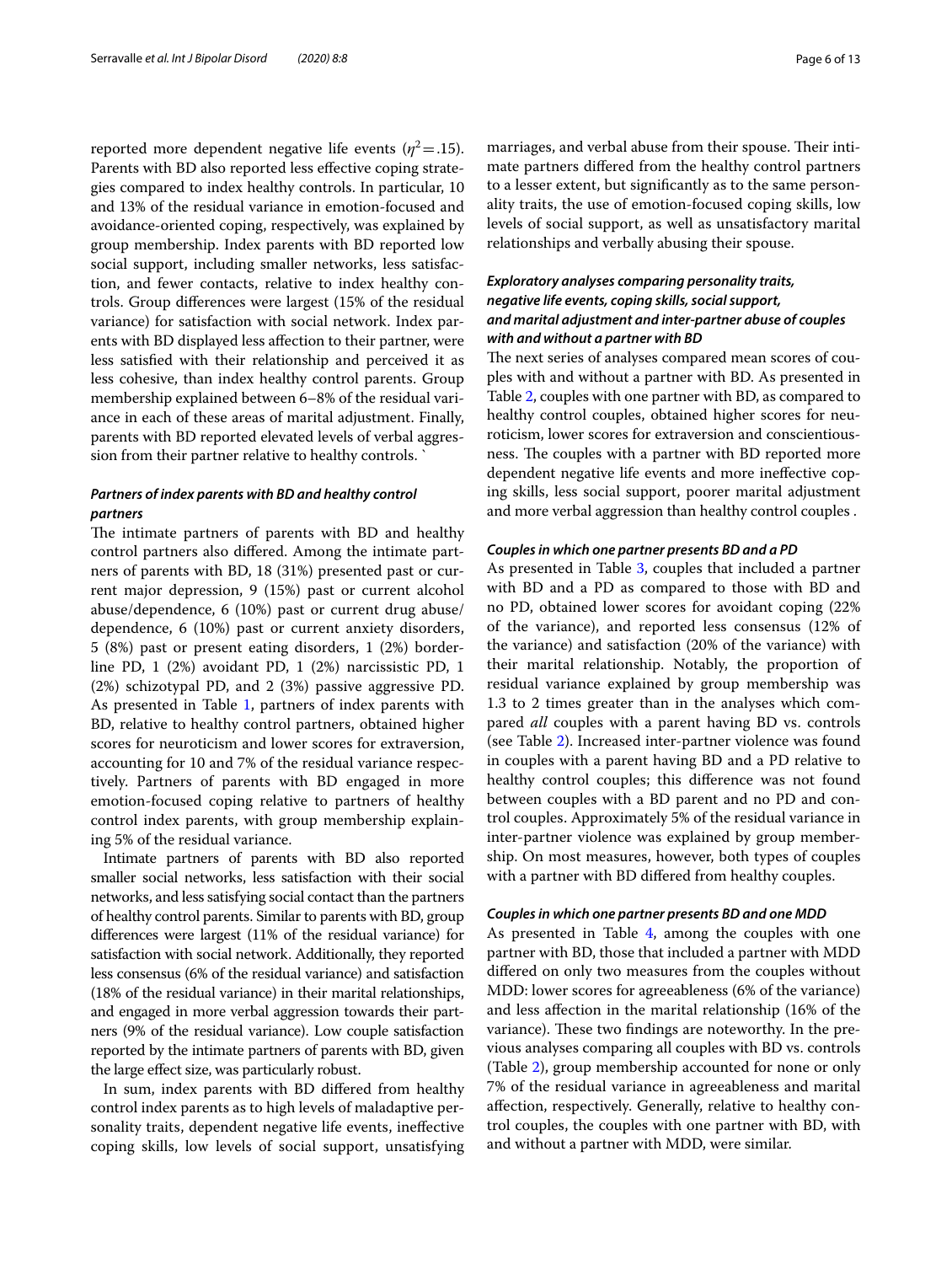# <span id="page-6-0"></span>**Table 2 Comparisons of personality traits, psychosocial functioning and marital adjustment of couples with and without a partner with bipolar disorder**

|                                         | Couples             |                              |            |          |  |  |  |  |  |
|-----------------------------------------|---------------------|------------------------------|------------|----------|--|--|--|--|--|
|                                         | One partner with BD | Two healthy control partners |            | $\eta^2$ |  |  |  |  |  |
|                                         | M(SD)               | M(SD)                        | F          |          |  |  |  |  |  |
| Personality (NEO-PI-R) <sup>a</sup>     | $n = 58$            | $n = 47$                     |            |          |  |  |  |  |  |
| Neuroticism                             | 55.37 (7.43)        | 44.94 (7.35)                 | 35.86**    | .26      |  |  |  |  |  |
| Extraversion                            | 47.88 (6.45)        | 52.10 (5.56)                 | $7.80**$   | .07      |  |  |  |  |  |
| Openness                                | 49.68 (7.70)        | 52.10 (6.46)                 | .13        | .00      |  |  |  |  |  |
| Agreeableness                           | 50.11 (6.81)        | 52.16 (5.71)                 | .51        | .01      |  |  |  |  |  |
| Conscientiousness                       | 47.12 (7.73)        | 51.06 (5.45)                 | $6.21*$    | .06      |  |  |  |  |  |
| Negative life events (LES) <sup>b</sup> | $n = 48$            | $n = 33$                     |            |          |  |  |  |  |  |
| Dependent                               | 2.55(1.47)          | 1.32(1.17)                   | $13.17***$ | .14      |  |  |  |  |  |
| Independent                             | .40(.48)            | .35(.40)                     | .61        | .01      |  |  |  |  |  |
| Coping skills (CISS) <sup>c</sup>       | $n = 57$            | $n = 47$                     |            |          |  |  |  |  |  |
| Task-oriented                           | 46.93 (7.43)        | 51.60 (7.20)                 | $5.51*$    | .05      |  |  |  |  |  |
| Emotion-focused                         | 52.56 (7.13)        | 46.19 (6.08)                 | $13.41***$ | .12      |  |  |  |  |  |
| Avoidance-oriented                      | 51.33 (8.15)        | 45.38 (7.60)                 | $14.20**$  | .12      |  |  |  |  |  |
| Social support (ASSI) <sup>d</sup>      | $n = 58$            | $n = 47$                     |            |          |  |  |  |  |  |
| Size of social network                  | 10.16 (5.72)        | 17.20 (9.22)                 | $12.52**$  | .11      |  |  |  |  |  |
| Satisfaction with social network        | 25.75 (2.89)        | 28.27 (1.85)                 | $21.07**$  | .17      |  |  |  |  |  |
| Amount of social contact                | 7.00 (6.02)         | 12.45 (8.10)                 | $8.73**$   | .08      |  |  |  |  |  |
| Satisfaction with social contact        | 4.19(.76)           | 4.70(.50)                    | $10.33**$  | .09      |  |  |  |  |  |
| Marital adjustment (DAS) <sup>e</sup>   | $n = 45$            | $n = 46$                     |            |          |  |  |  |  |  |
| Consensus                               | 50.39 (6.72)        | 53.52 (5.44)                 | $6.51*$    | .07      |  |  |  |  |  |
| Affectional expression                  | 8.08 (2.41)         | 9.23 (1.95)                  | $6.65*$    | .07      |  |  |  |  |  |
| Satisfaction                            | 34.07 (7.80)        | 39.72 (4.22)                 | $15.83**$  | .15      |  |  |  |  |  |
| Cohesion                                | 14.04 (4.89)        | 16.15 (3.32)                 | $5.25*$    | .06      |  |  |  |  |  |
| Verbal aggression (CTS) <sup>f</sup>    | $n = 45$            | $n = 45$                     |            |          |  |  |  |  |  |
| Inter-partner                           | 18.45 (19.47)       | 9.44(9.34)                   | 3.46       | .04      |  |  |  |  |  |
|                                         |                     |                              |            |          |  |  |  |  |  |

Due to non-independence of data and to obtain a global estimate of couple functioning, mean scores across all available parents. when there was more than one parent in a family were used (number of single-parent families=11 (7 BD))

T-scores were used for the Personality and Coping Skills subcategories, \*p<.05, \*\*p<.01

BD: bipolar disorder

- <sup>a</sup> From the NEO Personality Inventory-Revised
- **b** From the Life Events Scale
- <sup>c</sup> From the Coping Inventory of Stressful Situations

<sup>d</sup> From the Arizona Social Support Interview

<sup>e</sup> From the Dyadic Adjustment Scale

<sup>f</sup> From the Confict Tactic Scale

# **Discussion**

The present study compared parents having BD and their intimate partners with healthy control parents and their partners on a comprehensive battery of psychosocial measures important for adaptive family functioning, including mental disorders, personality traits, negative life events, coping skills, social support, marital adjustment, and verbal aggression. To assess family-wide risk, we conducted exploratory analyses examining the same variables within couples rather than individuals, comparing couples having a parent with BD with those having no mental disorders. Notably, comorbid personality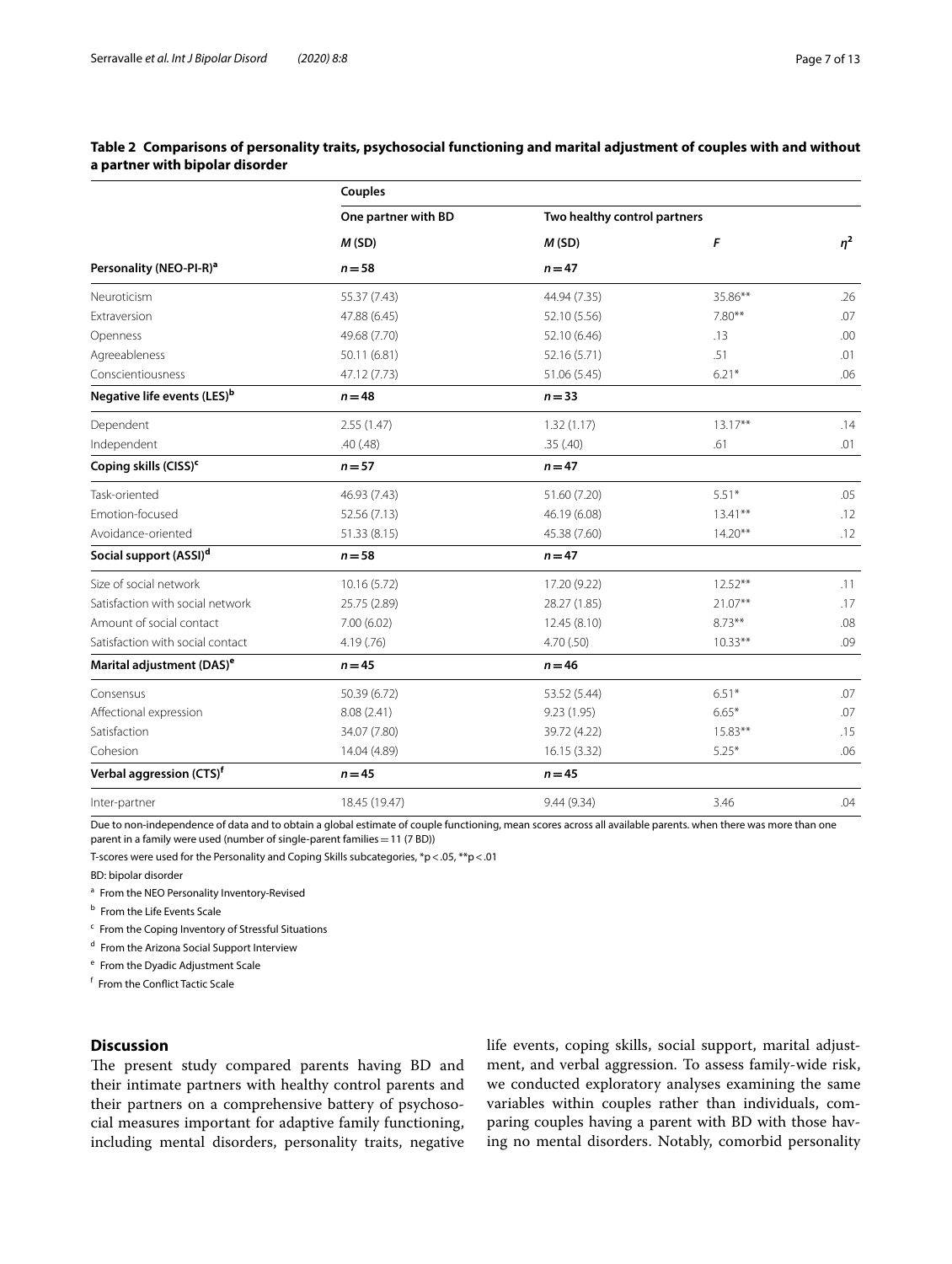# <span id="page-7-0"></span>**Table 3 Comparisons of personality traits, psychosocial functioning and marital adjustment of couples with a partner with bipolar disorder, with and without a comorbid personality disorder, and healthy control couples**

|                                          | <b>Couples</b>      |                                         |                     |           |                     |                                  | Couples | Couples                            | <b>Couples</b>                   |
|------------------------------------------|---------------------|-----------------------------------------|---------------------|-----------|---------------------|----------------------------------|---------|------------------------------------|----------------------------------|
|                                          | One partner with BD |                                         | Two healthy control |           |                     | with a partner<br>with BD and PD |         | with a partner<br>with BD no PD vs | with a partner<br>with BD and PD |
|                                          | PD                  | No PD<br>M(SD)<br>$n = 37$              | partners            |           |                     | vs healthy control<br>couples    |         | healthy control<br>couples         | vs couples<br>with a partner     |
| <b>Personality (NEO-</b><br>$PI-R)^a$    | M(SD)<br>$n = 21$   |                                         | M(SD)               | F         | $\eta^2$            |                                  |         |                                    | with BD no PD                    |
|                                          |                     |                                         | $n = 47$            |           |                     |                                  |         |                                    |                                  |
| Neuroticism                              | 58.52 (7.40)        | 53.59 (6.93)                            | 44.94 (7.35)        | $20.37**$ | .29                 | $\checkmark$                     |         | $\checkmark$                       |                                  |
| Extraversion                             | 45.59 (6.18)        | 49.17 (6.31)                            | 52.10 (5.56)        | $5.79***$ | .10                 | ✓                                |         |                                    |                                  |
| Openness                                 | 48.79 (9.44)        | 50.18 (6.60)                            | 52.10 (6.46)        | .07       | .00                 |                                  |         |                                    |                                  |
| Agreeableness                            | 49.29 (6.58)        | 50.58 (6.98)                            | 52.16 (5.71)        | .27       | .01                 |                                  |         |                                    |                                  |
| Conscientiousness                        | 47.90 (7.55)        | 46.68 (7.90)                            | 51.06 (5.45)        | $3.45*$   | .06                 |                                  |         | ✓                                  |                                  |
| <b>Negative life events</b><br>$(LES)^b$ | $n = 18$            | $n = 30$                                | $n = 33$            |           |                     |                                  |         |                                    |                                  |
| Dependent                                | 2.22(1.34)          | 2.75(1.53)                              | 1.32(1.17)          |           | $7.81***$           | .17                              |         | $\checkmark$                       |                                  |
| Independent                              | .50(.49)            | .33(.48)                                | .35(.41)            |           | 1.60                | .04                              |         |                                    |                                  |
| Coping skills (CISS) <sup>c</sup>        | $n = 21$            | $n = 36$                                | $n = 47$            |           |                     |                                  |         |                                    |                                  |
| Task-oriented                            | 45.83 (6.31)        | 47.57 (8.03)                            | 51.60 (7.20)        |           | 2.81                | .05                              | ✓       | ✓                                  |                                  |
| Emotion-focused                          | 53.72 (6.54)        | 51.88 (7.47)                            | 46.19 (6.08)        |           | $6.71***$           | .12                              | ✓       | ✓                                  |                                  |
| Avoidance-oriented                       | 46.72 (4.99)        | 54.01 (8.48)                            | 45.38 (7.60)        |           | $13.93***$          | .22                              |         | ✓                                  | ✓                                |
| Social support (ASSI) <sup>d</sup>       | $n = 21$            | $n = 37$                                | $n = 47$            |           |                     |                                  |         |                                    |                                  |
| Size of social network                   | 9.17(5.47)          | 10.73 (5.86)                            | 17.20 (9.22)        |           | $6.20**$            | .11                              | ✓       | ✓                                  |                                  |
| Satisfaction with social<br>network      | 26.04 (2.90)        | 25.59 (2.92)                            | 28.27 (1.85)        |           | $10.84***$          | .18                              | ✓       | ✔                                  |                                  |
| Amount of social<br>contact              | 5.87(6.44)          | 7.64(5.77)                              | 12.44 (8.10)        |           | $4.41***$           | .08                              | ✓       | ✓                                  |                                  |
| Satisfaction with social<br>contact      | 4.10(.80)           | 4.24(.74)                               | 4.70(0.47)          |           | $5.25***$           | .09                              | ✓       | ✓                                  |                                  |
| <b>Marital adjustment</b><br>$(DAS)^e$   | $n = 19$            | $n = 26$                                | $n = 46$            |           |                     |                                  |         |                                    |                                  |
| Consensus                                | 48.35 (7.07)        | 51.88 (6.16)                            | 53.52 (5.44)        |           | 5.89**              | .12                              | ✓       |                                    | ✓                                |
| Affectional expression                   | 7.78 (1.84)         | 8.31(2.78)                              | 9.23(1.95)          |           | $3.84*$             | .08                              | ✓       |                                    |                                  |
| Satisfaction                             | 31.68 (8.08)        | 35.81 (7.25)                            | 39.72 (4.22)        |           | 10.88**             | .20                              | ✓       | ✓                                  | ✓                                |
| Cohesion                                 | 13.14 (4.72)        | 14.69 (5.00)                            | 16.15 (3.32)        |           | $3.50*$             | .07                              | ✓       |                                    |                                  |
| Verbal aggression<br>$(CTS)^f$           | $n = 19$            | $n = 26$                                | $n = 45$            |           |                     |                                  |         |                                    |                                  |
| Inter-partner                            |                     | 22.85 (19.60) 15.24 (19.12) 9.44 (9.34) |                     | 2.31      | .05<br>$\checkmark$ |                                  |         |                                    |                                  |

Due to non-independence of data and to obtain a global estimate of couple functioning, mean scores across all available parents were used for these analyses when there was more than one parent in a family [number of single-parent families =  $11$  (7 BD)]

T-scores were used for the Personality and Coping Skills subcategories,  ${}^*p$  < .05,  ${}^{**}p$  < .01

BD: bipolar disorder; PD: personality disorder; ✔: signifcant group diference

<sup>a</sup> From the NEO Personality Inventory-Revised

**b** From the Life Events Scale

 $c$  From the Coping Inventory of Stressful Situations

<sup>d</sup> From the Arizona Social Support Interview

<sup>e</sup> From the Dyadic Adjustment Scale

<sup>f</sup> From the Confict Tactic Scale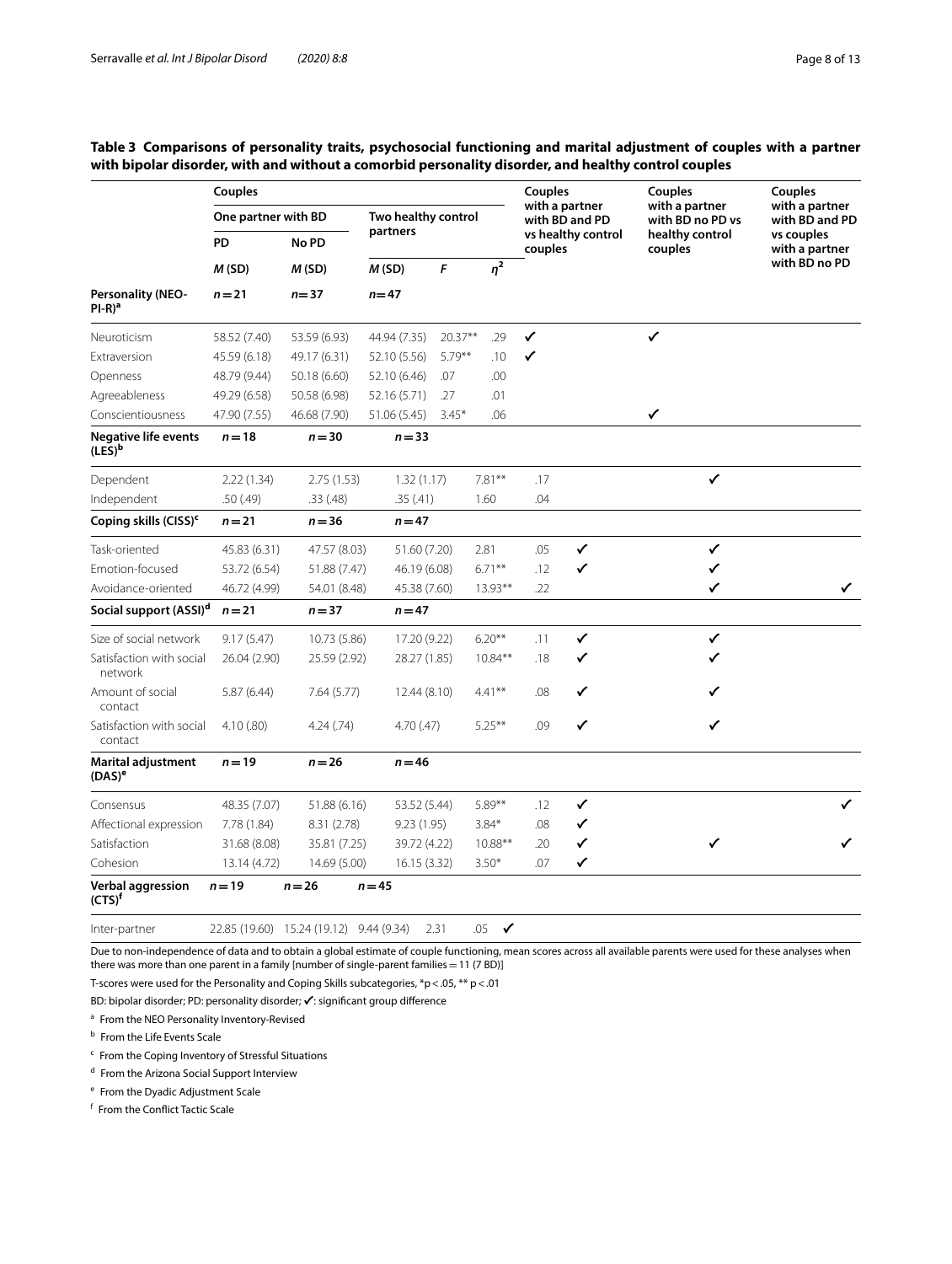# <span id="page-8-0"></span>**Table 4 Comparisons of personality traits and psychosocial functioning of couples in which one partner presents BD and the other major depression, couples in which one partner presents BD and the other no major depression, and healthy control couples**

|                                          | Couples             |                                         |                     |         |           | <b>Couples</b>                    |              | Couples                          | <b>Couples</b>                    |
|------------------------------------------|---------------------|-----------------------------------------|---------------------|---------|-----------|-----------------------------------|--------------|----------------------------------|-----------------------------------|
|                                          | One partner with BD |                                         | Two healthy control |         |           | with a partner<br>with BD and MDD |              | with a partner<br>with BD no MDD | with a partner<br>with BD and MDD |
|                                          | <b>MDD</b>          | No MDD<br>M(SD)<br>$n = 40$             | partners            |         |           | vs healthy control<br>couples     |              | vs healthy control<br>couples    | vs couples<br>with a partner      |
| Personality (NEO-<br>$Pl-R)^a$           | M(SD)<br>$n = 18$   |                                         | M(SD)               | F       | $\eta^2$  |                                   |              |                                  | with BD no MDD                    |
|                                          |                     |                                         | $n = 47$            |         |           |                                   |              |                                  |                                   |
| Neuroticism                              | 57.07 (7.13)        | 54.61 (7.53)                            | 44.94 (7.35)        | 18.82** | .27       | $\checkmark$                      |              | $\checkmark$                     |                                   |
| Extraversion                             | 48.02 (6.64)        | 47.81 (6.44)                            | 52.10 (5.56)        | $3.87*$ | .07       |                                   |              | ✓                                |                                   |
| Openness                                 | 49.49 (7.06)        | 49.76 (8.06)                            | 52.10 (6.46)        | .08     | .00       |                                   |              |                                  |                                   |
| Agreeableness                            | 47.34 (8.41)        | 51.35 (5.64)                            | 52.16 (5.71)        | $3.09*$ | .06       | ✓                                 |              |                                  | ✓                                 |
| Conscientiousness                        | 48.00 (6.05)        | 46.7 (8.42)                             | 51.06 (5.45)        | $3.30*$ | .06       |                                   |              | ✓                                |                                   |
| <b>Negative life events</b><br>$(LES)^b$ | $n = 16$            | $n = 32$                                | $n = 33$            |         |           |                                   |              |                                  |                                   |
| Dependent                                | 2.25(1.30)          | 2.70(1.54)                              | 1.32(1.17)          |         | $7.19**$  | .16                               | $\checkmark$ | $\checkmark$                     |                                   |
| Independent                              | .38(.50)            | .41 (.48)                               | .35(.41)            |         | .33       | .01                               |              |                                  |                                   |
| Coping skills (CISS) <sup>c</sup>        | $n = 18$            | $n = 39$                                | $n = 47$            |         |           |                                   |              |                                  |                                   |
| Task-oriented                            | 46.28 (6.21)        | 47.23 (7.99)                            | 51.60 (7.20)        |         | 2.85      | .05                               | ✓            |                                  |                                   |
| <b>Emotion-focused</b>                   | 51.98 (6.02)        | 52.83 (7.65)                            | 46.19 (6.08)        |         | $6.74***$ | .12                               | ✓            | ✓                                |                                   |
| Avoidance-oriented                       | 51.26 (7.21)        | 51.36 (8.64)                            | 45.38 (7.60)        |         | $7.03***$ | .12                               | ✓            | ✓                                |                                   |
| Social support (ASSI) <sup>d</sup>       | $n = 18$            | $n = 40$                                | $n = 47$            |         |           |                                   |              |                                  |                                   |
| Size of social network                   | 9.42(5.42)          | 10.50 (5.89)                            | 17.20 (9.22)        |         | $6.39***$ | .11                               | ✓            | ✓                                |                                   |
| Satisfaction with social<br>network      | 26.22 (2.73)        | 25.54 (2.97)                            | 28.27 (1.85)        |         | 10.98**   | .18                               | ✓            |                                  |                                   |
| Amount of social<br>contact              | 6.23(4.92)          | 7.34 (6.49)                             | 12.45 (8.10)        |         | $4.52***$ | .08                               | ✓            |                                  |                                   |
| Satisfaction with social<br>contact      | 4.19 (.686)         | 4.19(0.80)                              | 4.70 (.496)         |         | $5.12***$ | .09                               | ✓            | ✓                                |                                   |
| <b>Marital adjustment</b><br>$(DAS)^e$   | $n = 15$            | $n = 30$                                | $n = 47$            |         |           |                                   |              |                                  |                                   |
| Consensus                                | 49.97 (5.33)        | 50.60 (7.39)                            | 53.52 (5.44)        |         | $3.27*$   | .07                               | ✓            | ✓                                |                                   |
| Affectional expression                   | 6.72 (2.94)         | 8.77 (1.79)                             | 9.23(1.95)          |         | $8.34***$ | .16                               | ✓            |                                  | ✓                                 |
| Satisfaction                             | 32.83 (6.65)        | 34.68 (8.35)                            | 39.72 (4.22)        |         | $8.34***$ | .16                               | ✓            | ✓                                |                                   |
| Cohesion                                 | 13.21 (5.10)        | 14.45 (4.82)                            | 16.15 (3.32)        |         | 3.06      | .07                               | ✓            |                                  |                                   |
| <b>Verbal aggression</b><br>$(CTS)^f$    | $n = 15$            | $n = 30$                                | $n = 45$            |         |           |                                   |              |                                  |                                   |
| Inter-partner                            |                     | 20.95 (16.63) 17.28 (20.93) 9.44 (9.34) |                     | 2.02    | .05       |                                   |              |                                  |                                   |

Due to non-independence of data and to obtain a global estimate of couple functioning, mean scores across all available parents were used for these analyses when there was more than one parent in a family [number of single-parent families = 11 (7 BD)]

T-scores were used for the Personality and Coping Skills subcategories, \*p<.05, \*\*p<.01

BD: bipolar disorder; MDD: major depression disorder; ✔: signifcant group diference

<sup>a</sup> From the NEO Personality Inventory-Revised

**b** From the Life Events Scale

 $c$  From the Coping Inventory of Stressful Situations

<sup>d</sup> From the Arizona Social Support Interview

<sup>e</sup> From the Dyadic Adjustment Scale

<sup>f</sup> From the Confict Tactic Scale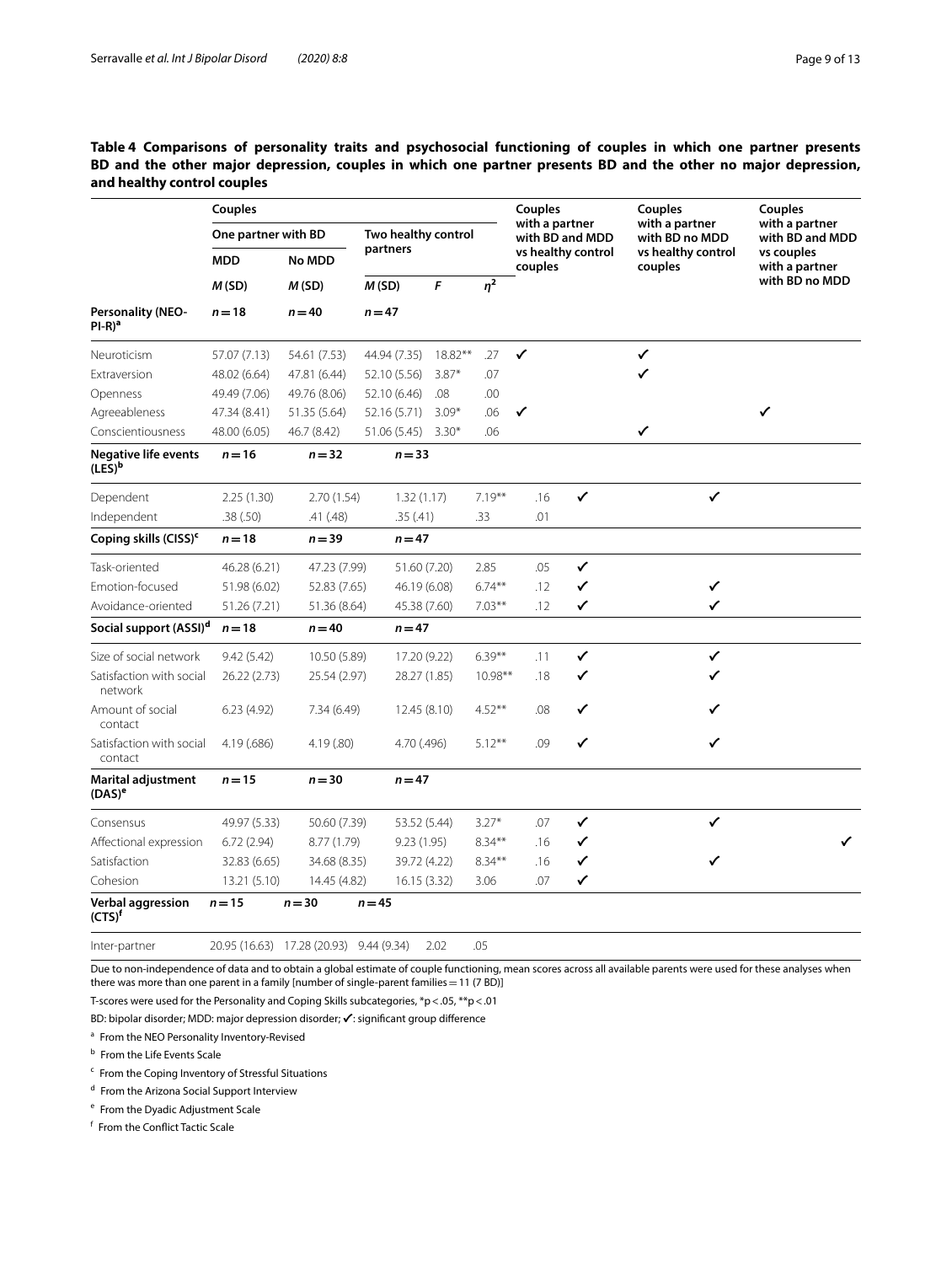disorders among the participants with BD and the presence of MDD in their partners were examined, in order to determine how these two factors, in conjunction with increased heritability (Merikangas et al. [1988\)](#page-12-22), might impact the family environment.

In line with previous research (Bender et al. [2010](#page-11-1); Fletcher et al. [2013](#page-11-3); MacQueen et al. [2001\)](#page-11-31), parents with BD displayed more maladaptive personality traits, more dependent stressful life events, inefective coping strategies, smaller social networks and fewer social contacts that provided lower levels of satisfaction than healthy control parents. In addition, they reported that their marital relationships were unsatisfactory and that they were verbally abused by their partners. Thus, even between acute episodes of BD, these parents seem to elicit high levels of stress. Moreover, they demonstrate inefective coping strategies and receive little social support from those around them, including their intimate partners.

As a unique focus of the present study, the intimate partners of the parents with BD difered in multiple ways from the partners of healthy control parents. Consistent with the literature on assortative mating (Butterworth and Rodgers [2008;](#page-11-13) Mathews and Reus [2001;](#page-11-14) Nordsletten et al. [2016](#page-12-4)), 56% of the partners of parents with BD presented current or past axis I disorders, and 10% presented axis II disorders. Additionally, they presented high levels of neuroticism, low levels of extraversion, and frequent use of emotion-focused coping, relative to healthy control partners. The intimate partners of the parents with BD also had few contacts outside the couple, and thereby little social support, while acknowledging that their marital relationship was unsatisfactory and characterized by high levels of verbal abuse. Marital problems, high levels of emotion-focused coping and failure to establish social support networks by the partners of adults with BD may result from a heightened perception of the burden imposed by their partners (Borowiecka-Karpiuk et al. [2014;](#page-11-15) Perlick et al. [2007](#page-12-23), [2016;](#page-12-24) Reinares et al. [2006](#page-12-25)). Alternatively, or additionally, the maladaptive behaviors of the partners, like those of adults with BD, may be associated with high levels of neuroticism. For example, individuals high in neurotic traits tend to respond to stress with negative affect (Jacobs et al.  $2011$ ) that in turn is linked to emotion-focused coping strategies. Similarly, neuroticism is associated with depression symptoms that are in turn linked to low levels of social support (Stice et al. [2004\)](#page-12-26).

The portrait of the intimate partners of parents with BD indicates that they confer risk for mental disorders, neuroticism, and low psychosocial functioning in the OBD, rather than providing a buffering effect. The presence of heritable mental disorders and neuroticism among the intimate partners of parents with BD suggest that they also may transmit genes to the OBD that increase their liability for similar disorders and the trait of neuroticism (Kieseppä et al. [2004](#page-11-18); Song et al. [2015\)](#page-12-9). Importantly, the presence of high neuroticism in both parents has been associated with negative outcomes in their offspring (Ellenbogen et al. [2010\)](#page-11-33). Indeed, parents' neuroticism is associated prospectively with poor interpersonal functioning and higher rates of risky sexual behaviours in late adolescence and early adulthood among their offspring (Ostiguy et al. [2012](#page-12-6); Nijjar et al. [2016\)](#page-12-27). Further, OBD show greater sensitivity to their parents' emotionality than ofspring of healthy control parents (Ostiguy et al. [2012](#page-12-6)). Moreover, the intimate partners of parents with BD, but not the parents with BD, reported decreased extraversion compared to healthy controls. This finding is important as low extraversion is associated with negative health outcomes, anxiety disorders, and depressive symptoms, all of which might exacerbate an already stressful home environment (Bienvenu et al. [2007;](#page-11-34) Hakulinen et al. [2015](#page-11-35)).

Taken together, the present fndings indicate that both parents model maladaptive behaviors such as emotionfocused coping skills, and experience low social support and marital difficulties. Therefore, these findings suggest that parents with BD *and* their intimate partners may beneft from individual treatments aimed at developing efective coping skills, social support networks, and a satisfying marital relationship. These findings are consistent with and further support the use of efficacious adjunct interventions for BD targeting families, such as Family-Focused Therapy for BD, rather than pharmacotherapy alone (Miklowitz et al. [2003](#page-12-28), [2017](#page-12-29)). Interventions targeting neuroticism in both parents, although more difficult, might be particularly pertinent given its robust associations with environmental outcomes (Tang et al. [2009](#page-12-30)).

Contrasting individual parent reports of marital adjustment in the dyad revealed interesting diferences in perspective. Similar to previous research (Lam et al. [2005](#page-11-11); Whisman [2007\)](#page-12-2), both parents with BD and their intimate partners reported low marital satisfaction relative to healthy controls. However, diferences in partner reports surfaced with regards to other aspects of marital functioning. Parents with BD, but not their intimate partners, qualifed their relationships as having infrequent expressions of afection and sexual desire and few common activities and interests within the couple, relative to healthy controls. This result concurs with previous studies reporting heightened difficulties adjusting to the shifts in sexual arousal/desire during manic and depressive episodes of the afected partner, as reported by their intimate partners (Lam et al. [2005\)](#page-11-11). Consistent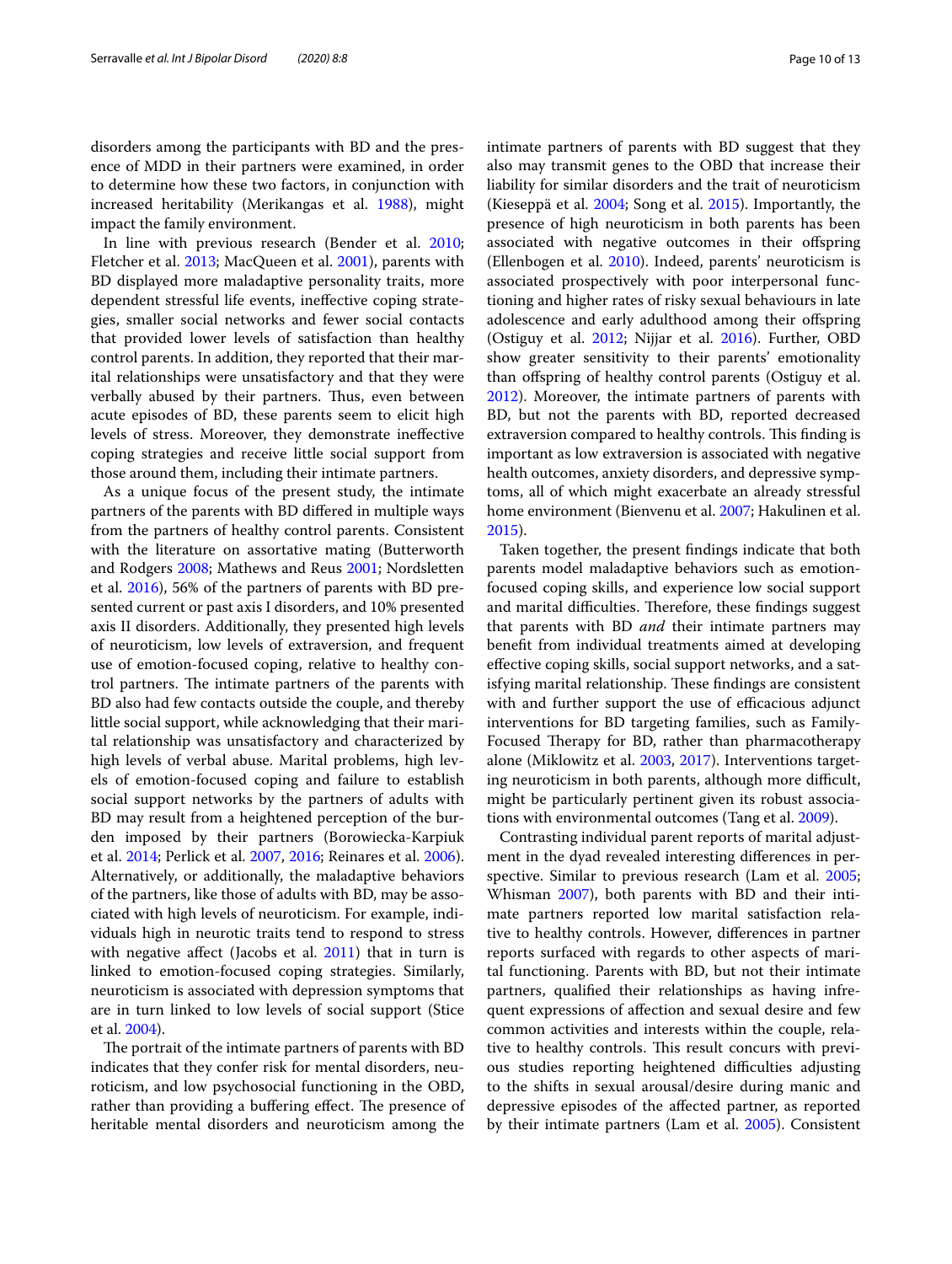with previous literature (Perlick et al. [2016\)](#page-12-23), intimate partners of parents with BD often experience depressive symptoms themselves, which includes decreased interest for activities and sex. Therefore, this may be another way by which the partner with BD may be unsatisfed in these areas of their relationship. From the perspective of the intimate partner of adults with BD, difficulties in marital adjustment are driven by disagreements on what is important in their relationship. This may be a result of the burden of caregiving often experienced by intimate partners of patients with BD, including increased responsibilities in maintaining fnances, household routines, and childcare (Perlick et al. [2007\)](#page-12-24).

Surprisingly, the presence of comorbid PDs in adults with BD, or MDD in their partner, altered few of the diferences between couples with BD and healthy control couples. Specifcally, inter-partner verbal abuse was greatest among couples with BD and PDs, which is consistent with studies showing high rates of personality disorder among domestic violence perpetrators (Gibbons et al. [2011\)](#page-11-36). Marital difficulties in couples with BD and comorbid PD or a partner with MDD were greater than couples with BD only. These findings suggest that the marital adjustment and verbal abuse associated with BD may be driven, in part, by mental disorders other than BD within these couples. With respect to PD, this is not surprising as symptoms of PDs in an intimate partner within community samples have been associated with marital dysfunction and low satisfaction (South et al. [2008](#page-12-31); Whisman and Schonbrun [2009](#page-12-32)).

Although this is, to the best of our knowledge, the frst comprehensive study of parents having BD and their intimate partners, there are a number of study limitations. The results of the study can only be generalized to middle-class and Caucasian parents with BD and their partners who care for children. These individuals may difer from other adults with BD who have no children, or families living in poverty or from minority communities. For example, the participants with BD in the current study showed lower rates of anxiety disorders than previously reported among adults with BD (McElroy et al. [2001\)](#page-11-37). Another limitation is the relatively small sample size that may have prevented the detection of efects when taking account of mental disorders other than BD in couples. Therefore, readers should mainly focus on efect sizes when interpreting these results and interpret small efects sizes with caution. Finally, except for the assessment of mental health and personality disorders, the study relies solely of self-report measures. Observational methods or ratings from other sources would strengthen the reported fndings.

## **Conclusion**

In conclusion, adults with BD appear to select intimate partners with similar maladaptive personality traits, ineffective coping skills and who demonstrate high levels of verbal aggression. Moreover, both adults with BD and their intimate partners report a paucity of social support. These findings indicate that the intimate partners, as well as the partners with BD, could *both* beneft from individual treatments aimed at lowering emotionality and verbal aggression, increasing social support, and improving efective coping skills. Not surprisingly, both partners in these couples report difficulties and low levels of satisfaction in their relationships, which was further exacerbated (along with verbal aggression) by comorbid PDs and or a having a partner with MDD. Thus, the present fndings indicate that couple and family therapy are also warranted. Many of the suggested intervention might improve family functioning and by extension the health of their children. Indeed, strong social support systems in parents with BD during middle childhood were found to act as a protective factor against the future development of substance use symptoms in OBD in early adulthood (Trespalacios et al. manuscript in preparation).

#### **Acknowledgements**

We thank Dr. Micheline Lapalme and Catherine Laroche for their invaluable assistance on this project, and all the families for so graciously taking the time to participate in our research.

#### **Authors' contributions**

LS ran the statistical analyses. LS and VI produced the frst draft of the manuscript. Professors ME and SH designed the study and edited the manuscript. All authors read and approved the fnal manuscript.

#### **Funding**

This research was supported by a grant from the Canadian Institutes of Health Research (CIHR). Lisa Serravalle is supported by a master scholarship from Fonds de Recherches du Québec – Santé (FRQS). Vanessa Iacono is supported by a doctoral scholarship from the Social Sciences and Humanities Research Council of Canada (SSHRC). These funding sources had no role in data collection, analyses, interpretation, or manuscript writing.

#### **Availability of data and materials**

The datasets generated and/or analyzed during the present study are not publicly available.

#### **Ethics approval and consent to participate**

Informed written consent was obtained from all parents and procedures were approved by the Ethics Committee of the Université de Montréal (Montréal, Canada).

#### **Consent for publication**

Not applicable.

#### **Competing interests**

The authors declare that they have no competing interests.

#### **Author details**

<sup>1</sup> Centre for Research in Human Development, Concordia University, Montréal, Canada. <sup>2</sup> Département de Psychiatrie, Université de Montréal, Montréal, Canada. <sup>3</sup> Department of Clinical Neuroscience, Karolinska Institute, Stockholm, Sweden.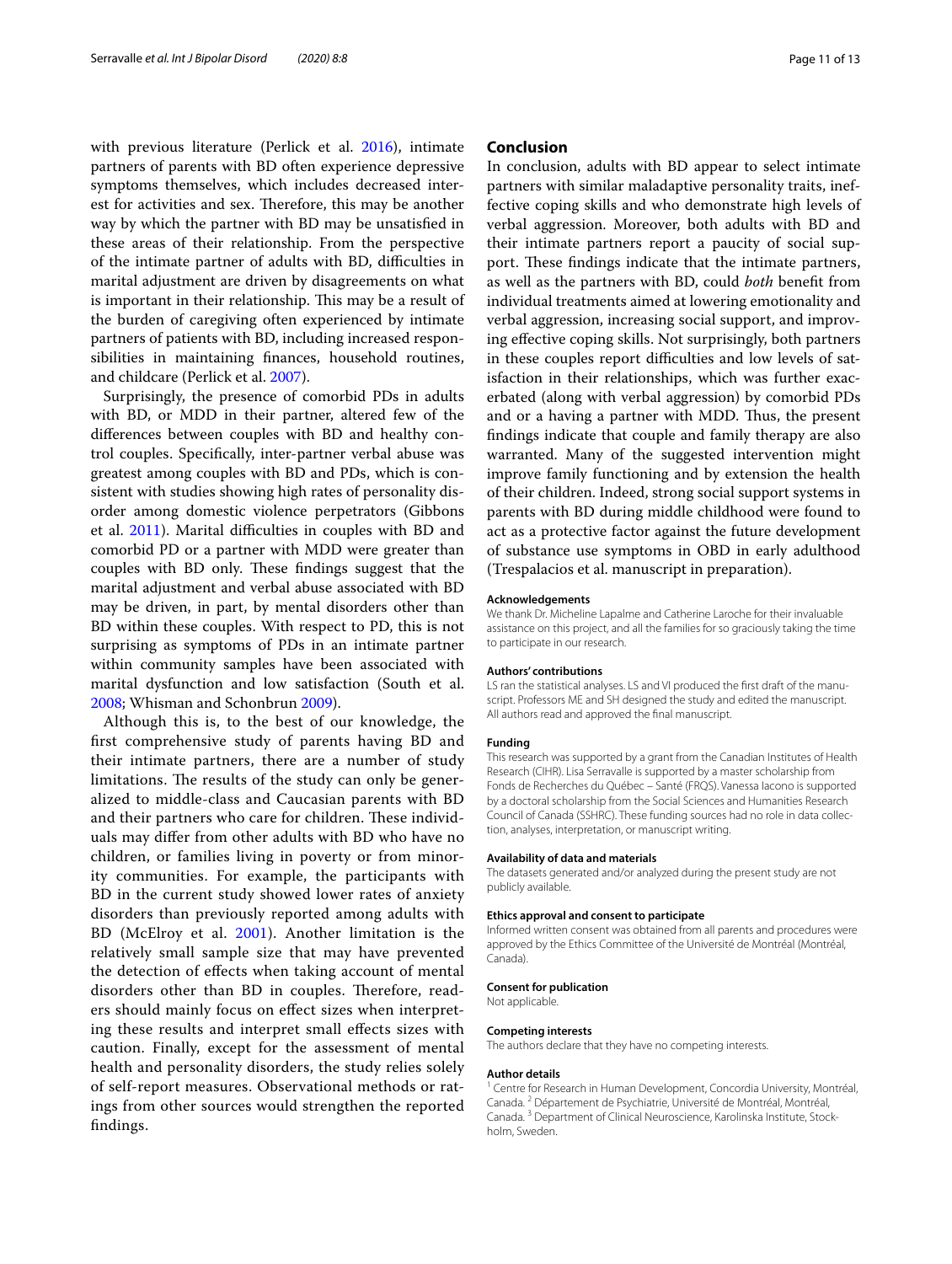Received: 15 June 2019 Accepted: 11 November 2019 Published online: 10 February 2020

#### **References**

- <span id="page-11-24"></span>Barrera M. A method for the assessment of social support networks in community survey research. Connections. 1980;3:8–13.
- <span id="page-11-25"></span>Barrera M, Sandler IN, Ramsay TB. Preliminary development of a scale of social support: studies on college students. Am J Community Psychol. 1981;9:435–47. [https://doi.org/10.1007/BF00918174.](https://doi.org/10.1007/BF00918174)
- <span id="page-11-16"></span>Bella T, Goldstein T, Axelson D, Obreja M, Monk K, Hickey MB, Goldstein B, Brent D, Diler RS, Kupfer D, Sakolsky D. Psychosocial functioning in offspring of parents with bipolar disorder. J Afect Disord. 2011;133:204–11. [https://](https://doi.org/10.1016/j.jad.2011.03.022) [doi.org/10.1016/j.jad.2011.03.022](https://doi.org/10.1016/j.jad.2011.03.022).
- <span id="page-11-1"></span>Bender RE, Alloy LB, Sylvia LG, Uroševic S, Abramson LY. Generation of life events in bipolar spectrum disorders: a re-examination and extension of the stress generation theory. J Clin Psychol. 2010;66:907–26. [https://doi.](https://doi.org/10.1002/jclp.20705) [org/10.1002/jclp.20705.](https://doi.org/10.1002/jclp.20705)
- <span id="page-11-4"></span>Beyer JL, Kuchibhatla M, Looney C, Engstrom E, Cassidy F, Krishnan KRR. Social support in elderly patients with bipolar disorder. Bipolar Disord. 2003;5:22–7. [https://doi.org/10.1034/j.1399-5618.2003.00016.x.](https://doi.org/10.1034/j.1399-5618.2003.00016.x)
- <span id="page-11-34"></span>Bienvenu OJ, Hettema JM, Neale MC, Prescott CA, Kendler KS. Low extraversion and high neuroticism as indices of genetic and environmental risk for social phobia, agoraphobia, and animal phobia. Am J Psychiatry. 2007;164:1714–21. [https://doi.org/10.1176/appi.ajp.2007.06101667.](https://doi.org/10.1176/appi.ajp.2007.06101667)
- <span id="page-11-15"></span>Borowiecka-Karpiuk J, Dudek D, Siwek M, Jaeschke R. Spousal burden in partners of patients with major depressive disorder and bipolar disorder. Psychiatr Pol. 2014;48:773–87.
- <span id="page-11-23"></span>Bouchard G, Sabourin S, Lussier Y, Wright J, Boucher C. La structure factorielle de la version français de l'Échelle d'adjustemente dyadique. Can J Counselling Psychother/Revue canadienne de counseling et de psychothér. 1991;25:4–11.
- <span id="page-11-29"></span>Brands IM, Köhler S, Stapert SZ, Wade DT, van Heugten CM. Psychometric properties of the Coping Inventory for Stressful Situations (CISS) in patients with acquired brain injury. Psychol Assess. 2014;26:848. [https://](https://doi.org/10.1037/a0036275) [doi.org/10.1037/a0036275](https://doi.org/10.1037/a0036275).
- <span id="page-11-6"></span>Brieger P, Ehrt U, Marneros A. Frequency of comorbid personality disorders in bipolar and unipolar afective disorders. Compr Psychiatry. 2003;44:28–34. [https://doi.org/10.1053/comp.2003.50009.](https://doi.org/10.1053/comp.2003.50009)
- <span id="page-11-13"></span>Butterworth P, Rodgers B. Mental health problems and marital disruption: is it the combination of husbands and wives' mental health problems that predicts later divorce? Soc Psychiatry Psychiatr Epidemiol. 2008;43:758– 63. [https://doi.org/10.1007/s00127-008-0366-5.](https://doi.org/10.1007/s00127-008-0366-5)
- <span id="page-11-9"></span>Carpenter D, Clarkin JF, Glick ID, Wilner PJ. Personality pathology among married adults with bipolar disorder. J Afect Disord. 1995;34:269–74. [https://](https://doi.org/10.1016/0165-0327(95)00024-H) [doi.org/10.1016/0165-0327\(95\)00024-H](https://doi.org/10.1016/0165-0327(95)00024-H).
- <span id="page-11-21"></span>Costa PT, McCrae RR. Normal personality assessment in clinical practice: The NEO Personality Inventory. Psychol Assess. 1992;4:5. [https://doi.](https://doi.org/10.1037/1040-3590.4.1.5) [org/10.1037/1040-3590.4.1.5.](https://doi.org/10.1037/1040-3590.4.1.5)
- <span id="page-11-22"></span>Costa PT Jr, Herbst JH, McCrae RR, Siegler IC. Personality at midlife: stability, intrinsic maturation, and response to life events. Assessment. 2000;7:365– 78. [https://doi.org/10.1177/107319110000700405.](https://doi.org/10.1177/107319110000700405)
- <span id="page-11-26"></span>Dohrenwend BS, Askenasy AR, Krasnoff L, Dohrenwend BP. Exemplification of a method for scaling life events: the PERI Life Events Scale. J Health Soc Behav. 1978. [https://doi.org/10.2307/2136536.](https://doi.org/10.2307/2136536)
- Dufy A, Alda M, Crawford L, Milin R, Grof P. The early manifestations of bipolar disorder: a longitudinal prospective study of the ofspring of bipolar parents. Bipolar Disord. 2007;9:828–38. [https://doi.org/10.111](https://doi.org/10.1111/j.1399-5618.2007.00421.x) [1/j.1399-5618.2007.00421.x](https://doi.org/10.1111/j.1399-5618.2007.00421.x).
- <span id="page-11-17"></span>Dufy A, Horrocks J, Doucette S, Keown-Stoneman C, McCloskey S, Grof P. The developmental trajectory of bipolar disorder. Br J Psychiatry. 2014;204:122–8. [https://doi.org/10.1192/bjp.bp.113.126706.](https://doi.org/10.1192/bjp.bp.113.126706)
- <span id="page-11-5"></span>Eidelman P, Gershon A, Kaplan K, McGlinchey E, Harvey AG. Social support and social strain in inter-episode bipolar disorder. Bipolar Disord. 2012;14:628– 40. <https://doi.org/10.1111/j.1399-5618.2012.01049.x>.
- Eley TC, Plomin R. Genetic analyses of emotionality. Curr Opin Neurobiol. 1997;7:279–84. [https://doi.org/10.1016/S0959-4388\(97\)80017-7.](https://doi.org/10.1016/S0959-4388(97)80017-7)
- <span id="page-11-2"></span>Ellenbogen MA, Hodgins S. The impact of high neuroticism in parents on children's psychosocial functioning in a population at high risk for major afective disorder: A family environmental pathway of intergenerational

risk. Dev Psychopathol. 2004;16:113–36. [https://doi.org/10.1017/S0954](https://doi.org/10.1017/S0954579404044438) [579404044438.](https://doi.org/10.1017/S0954579404044438)

- <span id="page-11-33"></span>Ellenbogen MA, Ostiguy CS, Hodgins S. Intergenerational effects of high neuroticism in parents and their public health signifcance. Am Psychol. 2010. [https://doi.org/10.1037/a0018512.](https://doi.org/10.1037/a0018512)
- <span id="page-11-28"></span>Endler NS, Parker JD. Assessment of multidimensional coping: Task, emotion, and avoidance strategies. Psychol Assess. 1994;6:50. [https://doi.](https://doi.org/10.1037/1040-3590.6.1.50) [org/10.1037/1040-3590.6.1.50.](https://doi.org/10.1037/1040-3590.6.1.50)
- <span id="page-11-7"></span>Fan AH, Hassell J. Bipolar disorder and comorbid personality psychopathology: a review of the literature. J Clin Psychiatry. 2008;69:1794–803. [https://doi.](https://doi.org/10.4088/JCP.v69n1115) [org/10.4088/JCP.v69n1115.](https://doi.org/10.4088/JCP.v69n1115)
- <span id="page-11-3"></span>Fletcher K, Parker GB, Manicavasagar V. Coping profles in bipolar disorder. Compr Psychiatry. 2013;54:1177–84. [https://doi.org/10.1016/j.compp](https://doi.org/10.1016/j.comppsych.2013.05.011) [sych.2013.05.011.](https://doi.org/10.1016/j.comppsych.2013.05.011)
- <span id="page-11-8"></span>George EL, Miklowitz DJ, Richards JA, Simoneau TL, Taylor DO. The comorbidity of bipolar disorder and axis II personality disorders: prevalence and clinical correlates. Bipolar Disord. 2003;5:115–22. [https://doi.org/10.103](https://doi.org/10.1034/j.1399-5618.2003.00028.x) [4/j.1399-5618.2003.00028.x](https://doi.org/10.1034/j.1399-5618.2003.00028.x).
- <span id="page-11-20"></span>Gibbon M, Spitzer RL, Williams JB, Benjamin LS, First MB. Structured clinical interview for DSM-IV axis II personality disorders (SCID-II). Am Psych Pub. 1997.<https://doi.org/10.1521/pedi.1997.11.3.279>.
- <span id="page-11-36"></span>Gibbons P, Collins M, Reid C. How useful are indices of personality pathology when assessing domestic violence perpetrators? Psychol Assess. 2011;23:164.<https://doi.org/10.1037/a0021289>.
- <span id="page-11-35"></span>Hakulinen C, Elovainio M, Pulkki-Råback L, Virtanen M, Kivimäki M, Jokela M. Personality and depressive symptoms: individual participant metaanalysis of 10 cohort studies. Depress Anxiety. 2015;32:461–70. [https://](https://doi.org/10.1002/da.22376) [doi.org/10.1002/da.22376.](https://doi.org/10.1002/da.22376)
- <span id="page-11-0"></span>Hodgins S, Faucher B, Zarac A, Ellenbogen MA. Children of parents with bipolar disorder: a population at high risk for major afective disorders. Child Adolesc Psychiatr Clin N Am. 2002;11:533–53. [https://doi.org/10.1016/](https://doi.org/10.1016/S1056-4993(02)00002-0) [S1056-4993\(02\)00002-0](https://doi.org/10.1016/S1056-4993(02)00002-0).
- <span id="page-11-19"></span>Iacono V, Beaulieu L, Hodgins S, Ellenbogen MA. Parenting practices in middle childhood mediate the relation between growing up with a parent having bipolar disorder and ofspring psychopathology from childhood into early adulthood. Dev Psychopathol. 2018;30:635–49. [https://doi.](https://doi.org/10.1017/S095457941700116X) [org/10.1017/S095457941700116X.](https://doi.org/10.1017/S095457941700116X)
- <span id="page-11-32"></span>Jacobs N, Van Os J, Derom C, Thiery E, Delespaul P, Wichers M. Neuroticism explained? From a non-informative vulnerability marker to informative person–context interactions in the realm of daily life. Br J Clin Psychol. 2011;50:19–32. <https://doi.org/10.1348/014466510X491397>.
- <span id="page-11-27"></span>Kendler KS, Kessler RC, Walters EE, MacLean C, Neale MC, Heath AC, Eaves LJ. Stressful life events, genetic liability, and onset of an episode of major depression in women. Focus. 2010;8:459–70. [https://doi.org/10.1176/](https://doi.org/10.1176/foc.8.3.foc459) [foc.8.3.foc459](https://doi.org/10.1176/foc.8.3.foc459).
- <span id="page-11-18"></span>Kieseppä T, Partonen T, Haukka J, Kaprio J, Lönnqvist J. High concordance of bipolar I disorder in a nationwide sample of twins. Am J Psychiatry. 2004;161:1814–21. <https://doi.org/10.1176/ajp.161.10.1814>.
- <span id="page-11-30"></span>Kline RB. Becoming a behavioral science researcher: a guide to producing research that matters. New York: Guilford Press; 2008.
- <span id="page-11-12"></span>Kogan JN, Otto MW, Bauer MS, Dennehy EB, Miklowitz DJ, Zhang HW, Ketter T, Rudorfer MV, Wisniewski SR, Thase ME, Calabrese J. Demographic and diagnostic characteristics of the frst 1000 patients enrolled in the Systematic Treatment Enhancement Program for Bipolar Disorder (STEP-BD). Bipolar Disord. 2004;6:460–9. [https://doi.org/10.111](https://doi.org/10.1111/j.1399-5618.2004.00158.x) [1/j.1399-5618.2004.00158.x](https://doi.org/10.1111/j.1399-5618.2004.00158.x).
- <span id="page-11-11"></span>Lam D, Donaldson C, Brown Y, Malliaris Y. Burden and marital and sexual satisfaction in the partners of bipolar patients. Bipolar Disord. 2005;7:431–40. [https://doi.org/10.1111/j.1399-5618.2005.00240.x.](https://doi.org/10.1111/j.1399-5618.2005.00240.x)
- <span id="page-11-10"></span>Loftus ST, Jaeger J. Psychosocial outcome in bipolar I patients with a personality disorder. J Nerv Ment Dis. 2006;194:967–70. [https://doi.org/10.1097/01.](https://doi.org/10.1097/01.nmd.0000243814.35854.10) [nmd.0000243814.35854.10.](https://doi.org/10.1097/01.nmd.0000243814.35854.10)
- <span id="page-11-31"></span>MacQueen GM, Young LT, Joffe RT. A review of psychosocial outcome in patients with bipolar disorder. Acta Psychiatr Scand. 2001;103:163–70. [https://doi.org](https://doi.org/10.1034/j.1600-0447.2001.00059.x) [/10.1034/j.1600-0447.2001.00059.x](https://doi.org/10.1034/j.1600-0447.2001.00059.x).
- <span id="page-11-14"></span>Mathews CA, Reus VI. Assortative mating in the afective disorders: a systematic review and meta-analysis. Compr Psychiatry. 2001;42:257–62. [https://doi.](https://doi.org/10.1053/comp.2001.24575) [org/10.1053/comp.2001.24575.](https://doi.org/10.1053/comp.2001.24575)
- <span id="page-11-37"></span>McElroy SL, Altshuler LL, Suppes T, Keck PE Jr, Frye MA, Denicoff KD, Nolen WA, Kupka RW, Leverich GS, Rochussen JR, Rush AJ. Axis I psychiatric comorbidity and its relationship to historical illness variables in 288 patients with